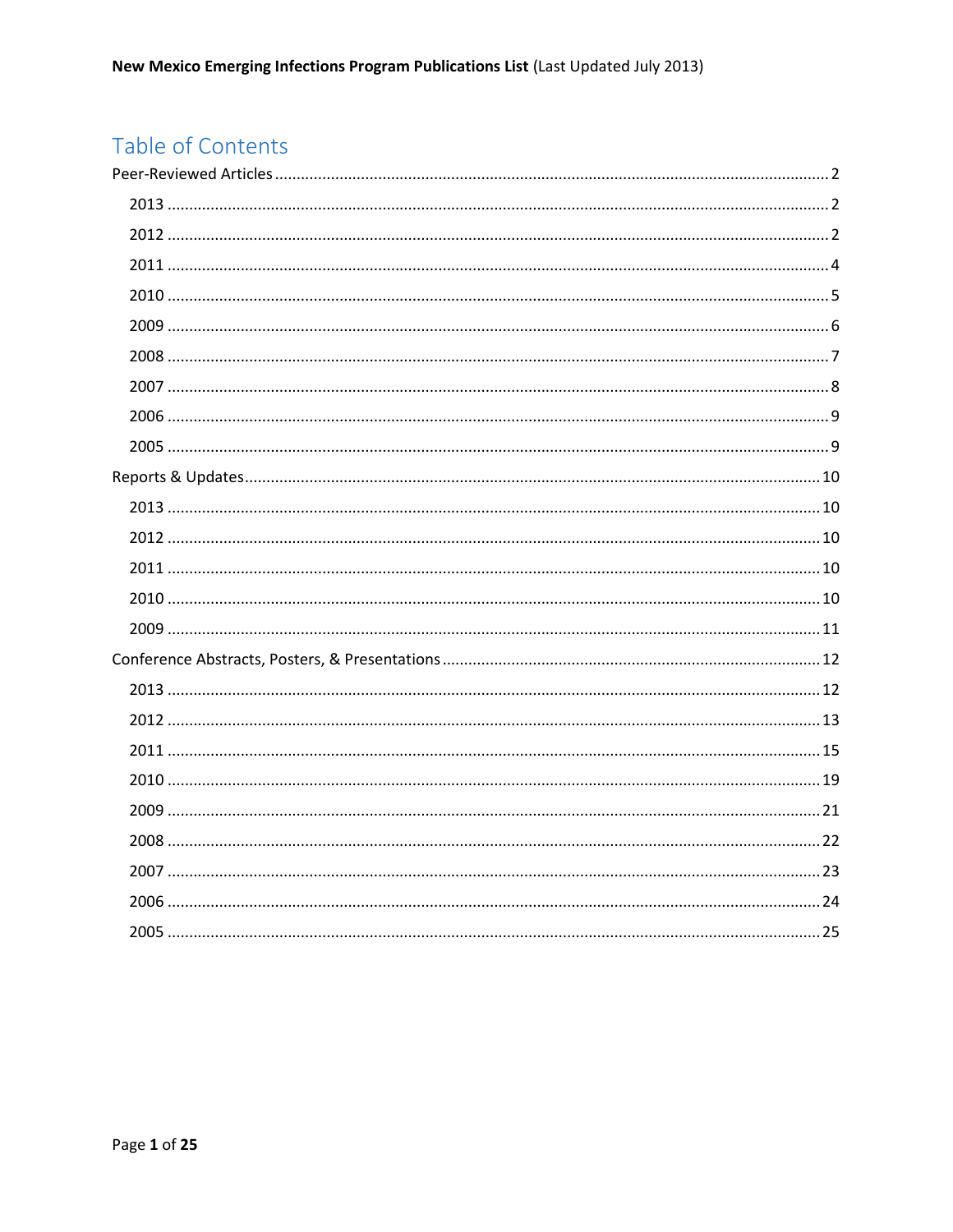# <span id="page-1-0"></span>Peer-Reviewed Articles

# <span id="page-1-1"></span>2013

Gould LH, Mody RK, Ong KL, Clogher P, Cronquist AB, Garman KN, **Lathrop S,** Medus C, Spina NL, Webb TH, White PL, Wymore K, Gierke RE, Mahon BE, Griffin PM.

Increased Recognition of Non-O157 Shiga Toxin-Producing *Escherichia coli* Infections in the United States During 2000-2010: Epidemiologic Featares and Comparison with *E. coli* O157 Infections. *Foodborne Pathog Dis.* 2013 May; 10(5): 453-460.

# [\[Abstract\]](http://www.ncbi.nlm.nih.gov/pubmed/23560425) [\[Full Text\]](http://click.liebertpubmail.com/?qs=2c3ebf61b1d01cc4db92ddaed8403e2a671e050f930d8d58dab0058b0addea43)

Gilliss D, Cronquist AB, Cartter M, Tobin-D'Angelo M, Blythe D, Smith K, **Lathrop S,** Zansky S, Cieslak PR, Dunn J, Holt KG, Lance S, Crim SM, Henao OL, Patrick M, Griffin PM, Tauxe RV.

Incidence and Trends of Infection With Pathogens Transmitted Commonly Through Food—Foodborne Diseases Active Surveillance Network, 10 US Sites, 1996-2012.

*MMWR Morb Mortal Wkly Rep.* 2013 Apr 19; 62(15): 283-287.

# [\[Abstract\]](http://www.ncbi.nlm.nih.gov/pubmed/23594684) [\[Full Text\]](http://www.cdc.gov/mmwr/preview/mmwrhtml/mm6215a2.htm?s_cid=mm6215a2_w)

Thompson ND, Edwards JR, Bamberg W, Beldavs ZG, Dumyati G, Godine D, Maloney M, Kainer M, Ray S, **Thompson D,** Wilson L, Magill SS.

Evaluating the Accuracy of Sampling to Estimate Central Line-Days: Simplification of the National Healthcare Safety Newtork Surveillance Methods.

*Infect Control Hosp Emidemiol.* 2013 Mar; 34(3): 221-228. [\[Abstract\]](http://www.ncbi.nlm.nih.gov/pubmed/23388355) [\[Full Text\]](http://www.jstor.org/stable/10.1086/669515)

# **Thompson DL,** Makvandi M, **Baumbach J.**

Validation of Central Line-Associated Bloodstream Infection Data in a Voluntary Reporting State: New Mexico *Am J Infect Control*. 2013 Feb; 41(2): 122-125.

[\[Abstract\]](http://www.ncbi.nlm.nih.gov/pubmed/23040607) [\[Full Text\]](http://download.journals.elsevierhealth.com/pdfs/journals/0196-6553/PIIS0196655312008048.pdf)

Fleming-Dutra KE, Taylor T, Link-Gelles R, Garg S, Jhung MA, Finelli L, Jain S, Shay D, Chaves SS, **Baumbach J, Hancock EB**, Beall B, Bennett N, Zansky S, Petit S, Yousey-Hindes K, Farley MM, Gershman K, Harrison LH, Ryan P, Lexau C, Lynfield R, Reingold A, Schaffner W, Thomas A, Moore MR. Effect of the 2009 Influenza A(H1N1) Pandemic on Invasive Pneumococcal Pneumonia *J Infect Dis.* First published online January 9, 2013. [\[Abstract\]](http://www.ncbi.nlm.nih.gov/pubmed/23303809) [\[Full Text\]](http://jid.oxfordjournals.org/content/early/2013/01/08/infdis.jit008.full.pdf+html?sid=c8da74f0-a892-46c1-ab5e-cf7c658f5531)

# <span id="page-1-2"></span>2012

Cox CM, D'Mello T, Perez A, Reingold A, Gershman K, Yousey-Hindes K, Arnold KE, Farley MM, Ryan P, Lynfield R, Morin C, **Baumbach J, Hancock EB,** Zansky S, Bennett NM, Thomas A, Schaffner W, Finelli L for the Emerging Infections Program Network.

Increase in Rates of Hospitalization Due to Laboratory-Confirmed Influenza Among Children and Adults During the 2009-10 Influenza Pandemic

*J Infect Dis.* 2012 Nov 1; 206(9): 1350-1358.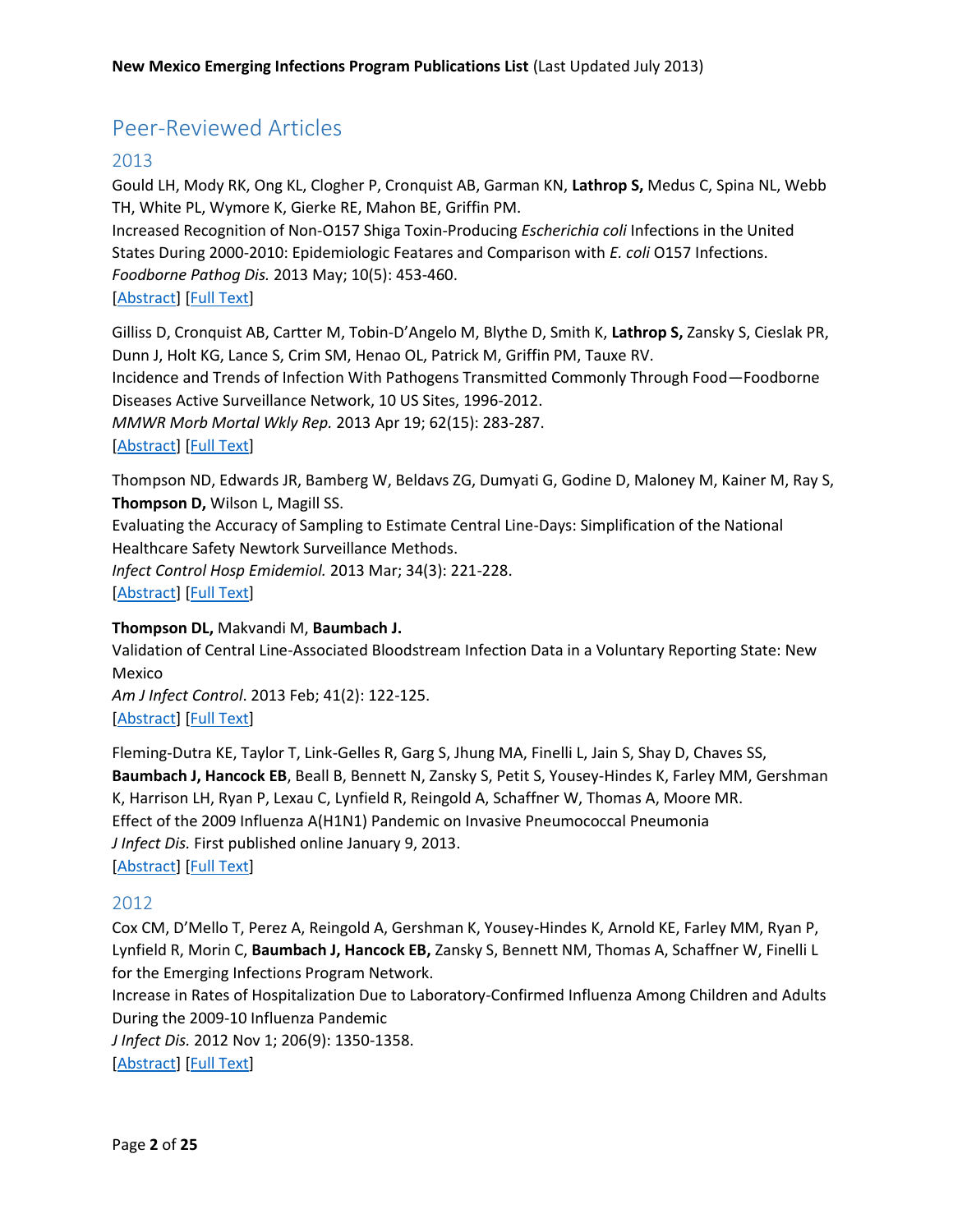Garg S, Chaves SS, Perez A, D'MelloT, Gershman K, Meek J, Yousey-Hindes K, Arnold KE, Farley MM, Tengelson L, Ryan P, Sharangpani R, Lynfield R, Morin C, **Baumbach J, Hancock EB,** Zansky S, Bennett NM, Fowler B, Bradley K, Thomas A, Cooper T, Schaffner W, Boulton R, Finelli L. Reduced Influenza Antiviral Treatment Among Children and Adults Hospitalized With Laboratory-Confirmed Influenza Infection in the Year After the 2009 Pandemic *Clin Infect Dis.* 2012 Aug 1; 55(3): e18-21. [\[Abstract\]](http://www.ncbi.nlm.nih.gov/pubmed/22543024) [\[Full Text\]](http://cid.oxfordjournals.org/content/55/3/e18.full.pdf+html?sid=4c4998f2-693a-430c-ac7b-4803d7b3c5db)

Livorsi DJ, Macneil JR, Cohn AC, **Bareta J,** Zansky S, Petit S, Gershman K, Harrison LH, Lynfield R, Reingold A, Schaffner W, Thomas A, Farley MM.

Invasive *Haemophilus influenzae* in the United States, 1999-2008: Epidemiology and Outcomes *J Infect.* 2012 Dec; 65(6): 496-504.

[\[Abstract\]](http://www.ncbi.nlm.nih.gov/pubmed/22902945) [\[Full Text\]](http://download.journals.elsevierhealth.com/pdfs/journals/0163-4453/PIIS0163445312002228.pdf)

Mody RK, Luna-Gierke RE, Jones TF, Comstock N, Hurd S, Scheftel J, **Lathrop S,** Smith G, Palmer A, Strockbine N, Talkington D, Mahon BE, Hoekstra RM, Griffin PM.

Infections in Pediatric Postdiarrheal Hemolytic Uremic Syndrome: Factors Associated With Identifying Shiga Toxin-Producing *Escherichia coli*

*Arch Pediatr Adolesc Med.* 2012 Oct; 166(10): 902-909.

# [\[Abstract\]](http://www.ncbi.nlm.nih.gov/pubmed/22869280) [\[Full Text\]](http://archpedi.jamanetwork.com/article.aspx?articleid=1262307)

Manikonda K, Palmer A, Wymore K, McMillian M, **Nicholson C**, Hurd S, Hoefer D, Tobin-D'Angelo M, Cosgrove S, Lyons C, **Lathrop S**, Hedican E, Patrick M.

Validating Deaths Reported in the Foodborne Diseases Active Surveillance Network (FoodNet): Are All Deaths Being Captured?

*Clin Infect Dis*. 2012 Jun 1; 54(Suppl 5): S421-3. [\[Abstract\]](http://www.ncbi.nlm.nih.gov/pubmed/22572664) [\[Full Text\]](http://cid.oxfordjournals.org/content/54/suppl_5/S421.full.pdf+html)

Cronquist AB, Mody RK, Atkinson R, Besser J, Tobin D'Angelo M, Hurd S, Robinson T, **Nicholson C**, Barbara E. Mahon BE.

Impacts of Culture-Independent Diagnostic Practices on Public Health Surveillance for Bacterial Enteric Pathogens

*Clin Infect Dis*. 2012 Jun 1; 54(Suppl 5): S432-9. [\[Abstract\]](http://www.ncbi.nlm.nih.gov/pubmed/22572666) [\[Full Text\]](http://cid.oxfordjournals.org/content/54/suppl_5/S432.full.pdf+html)

Clogher P, Hurd S, Hoefer D, Hadler JL, Pasutti L, Cosgrove S, Segler S, Tobin-D'Angelo M, **Nicholson C**, Booth H, Garman K, Mody RK, Gould HL.

Assessment of Physician Knowledge and Practices Concerning Shiga Toxin–Producing *Escherichia coli* Infection and Enteric Illness, 2009, Foodborne Diseases Active Surveillance Network (FoodNet) *Clin Infect Dis*. 2012 Jun 1; 54(Suppl 5): S446-52.

[\[Abstract\]](http://www.ncbi.nlm.nih.gov/pubmed/22572668) [\[Full Text\]](http://cid.oxfordjournals.org/content/54/suppl_5/S446.full.pdf+html)

Hale CR, Scallan E, Cronquist AB, Dunn J, Smith K, Robinson T, **Lathrop S**, Tobin-D'Angelo M, Clogher P. Estimates of Enteric Illness Attributable to Contact With Animals and Their Environments in the United States

*Clin Infect Dis*. 2012 Jun 1; 54(Suppl 5): S472-9. [\[Abstract\]](http://www.ncbi.nlm.nih.gov/pubmed/22572672) [\[Full Text\]](http://cid.oxfordjournals.org/content/54/suppl_5/S472.full.pdf+html)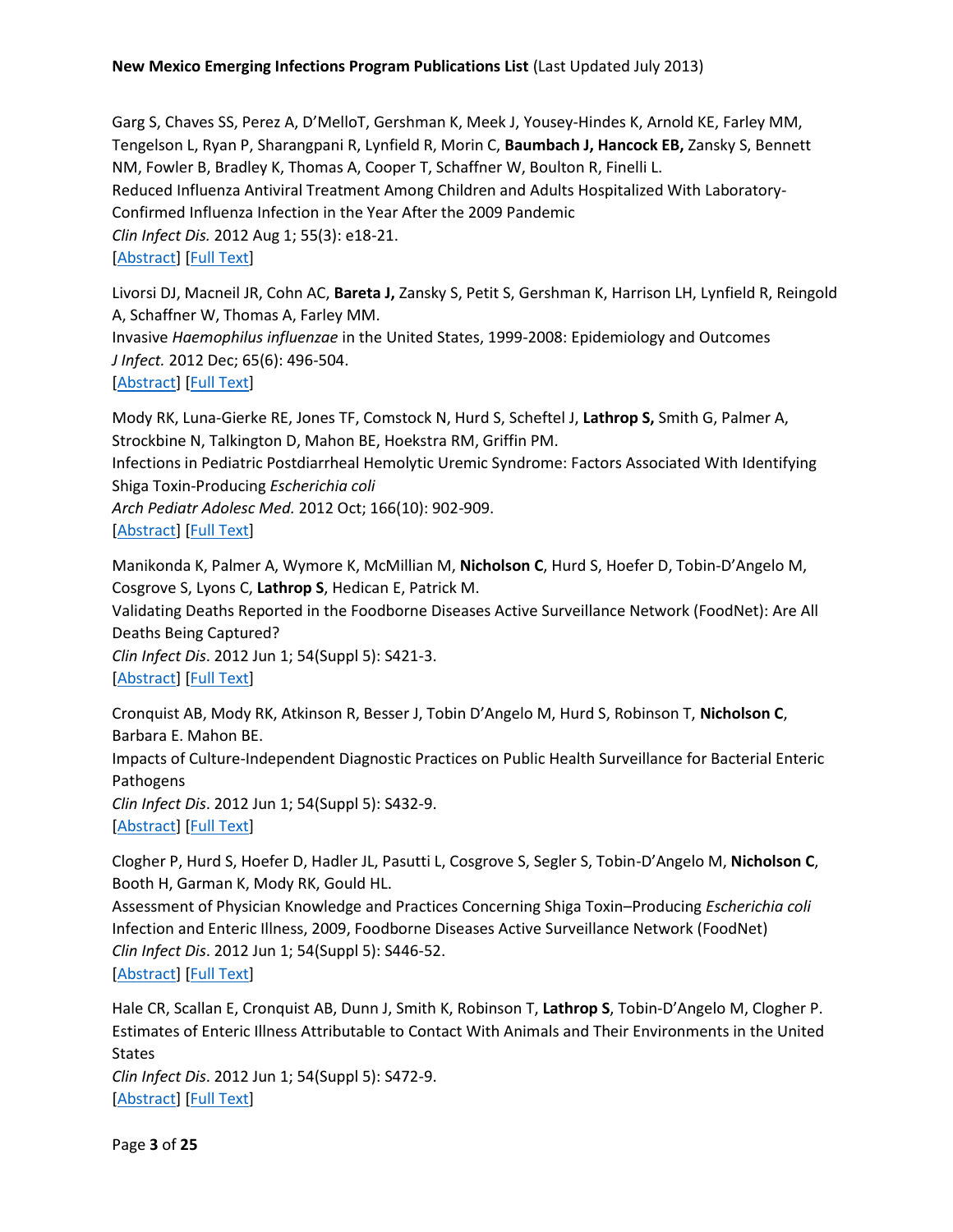Chai SJ, White PL, **Lathrop SL**, Solghan SM, Medus C, McGlinchey BM, Tobin-D'Angelo M, Marcus R, Mahon BE. *Salmonella enterica* Serotype Enteritidis: Increasing Incidence of Domestically Acquired Infections

*Clin Infect Dis*. 2012 Jun 1; 54(Suppl 5): S488-97. [\[Abstract\]](http://www.ncbi.nlm.nih.gov/pubmed/22572674) [\[Full Text\]](http://cid.oxfordjournals.org/content/54/suppl_5/S488.full.pdf+html)

Hampton LM, Farley MM, Schaffner W, Thomas A, Reingold A, Harrison LH, Lynfield R, Bennett NM, Petit S, Gershman K, **Baumbach J**, Beall B, Jorgensen J, Glennen A, Zell ER, Moore M. Prevention of Antibiotic-Nonsusceptible *Streptococcus pneumoniae* With Conjugate Vaccines. *J Infect Dis*. 2012 Feb 1; 205(3): 401-11. [\[Abstract\]](http://www.ncbi.nlm.nih.gov/pubmed/22158567) [\[Full Text\]](http://jid.oxfordjournals.org/content/205/3/401.full.pdf+html)

# <span id="page-3-0"></span>2011

MacNeil JR, Cohn AC, Farley M, Mair R, **Baumbach J**, Bennett N, Gershman K, Harrison LH, Lynfield R, Petit S, Reingold A, Schaffner W, Thomas A, Coronado F, Zell ER, Mayer LW, Clark TA, Messonnier NE. Current Epidemiology and Trends in Invasive *Haemophilus influenzae* Disease - United States, 1989-2008. *Clin Infect Dis.* 2011 Dec 15; 53(12): 1230-1236. [\[Abstract\]](http://www.ncbi.nlm.nih.gov/pubmed/22080119) [\[Full Text\]](http://cid.oxfordjournals.org/content/53/12/1230.full.pdf+html)

**Thompson DL**, Jungk J, **Hancock E**, Smelser C, Landen M, **Nichols M**, **Selvage D**, **Baumbach J**, Sewell M. Risk Factors for 2009 Pandemic Influenza A (H1N1)–Related Hospitalization and Death Among Racial/Ethnic Groups in New Mexico.

*Am J Public Health.* 2011 Sep; 101(9): 1776-84. [\[Abstract\]](http://www.ncbi.nlm.nih.gov/pubmed/21778495) [\[Full Text\]](http://ajph.aphapublications.org/doi/pdf/10.2105/AJPH.2011.300223)

Doshi S, Kamimoto L, Finelli L, Perez A, Reingold A, Gershman K, Yousey-Hindes K, Arnold K, Ryan P, Lynfield R, Morin C, **Baumbach J**, **Hancock EB**, Bennett NM, Zansky S, Thomas A, Schaffner W, Fry AM. Description of Antiviral Treatment Among Adults Hospitalized With Influenza Before and During the 2009 Pandemic: United States, 2005–2009.

*J Infect Dis.* 2011 Dec 15; 204(12): 1848-56.

[\[Abstract\]](http://www.ncbi.nlm.nih.gov/pubmed/22013219) [\[Full Text\]](http://jid.oxfordjournals.org/content/204/12/1848.full.pdf+html)

Dawood FS, Kamimoto L, D'Mello TA, Reingold A, Gershman K, Meek J, Arnold KE, Farley M, Ryan P, Lynfield R, Morin C, **Baumbach J**, Zansky S, Bennett N, Thomas A, Schaffner W, Kirschke D, Finelli L; Emerging Infections Program Network.

Children With Asthma Hospitalized With Seasonal or Pandemic Influenza, 2003-2009. *Pediatrics* 2011 Jul; 128(1): e27-32.

[\[Abstract\]](http://www.ncbi.nlm.nih.gov/pubmed/21646257) [\[Full Text\]](http://pediatrics.aappublications.org/content/128/1/e27.full.pdf+html)

Creanga AA, Kamimoto L, Newsome K, D'Mello T, Jamieson DJ, Zotti ME, Arnold KE, **Baumbach J**, Bennett NM, Farley MM, Gershman K, Kirschke D, Lynfield R, Meek J, Reingold A, Ryan P, Schaffner W, Thomas A, Zansky S, Finelli L, Honein MA.

Seasonal and 2009 Pandemic Influenza A (H1N1) Virus Infection During Pregnancy: A Population-Based Study of Hospitalized Cases.

*Am J Obstet Gynecol.* 2011 Jun; 204(6 Suppl 1): S38-45. [\[Abstract\]](http://www.ncbi.nlm.nih.gov/pubmed/21507375) [\[Full Text\]](http://download.journals.elsevierhealth.com/pdfs/journals/0002-9378/PIIS0002937811002274.pdf)

Page **4** of **25**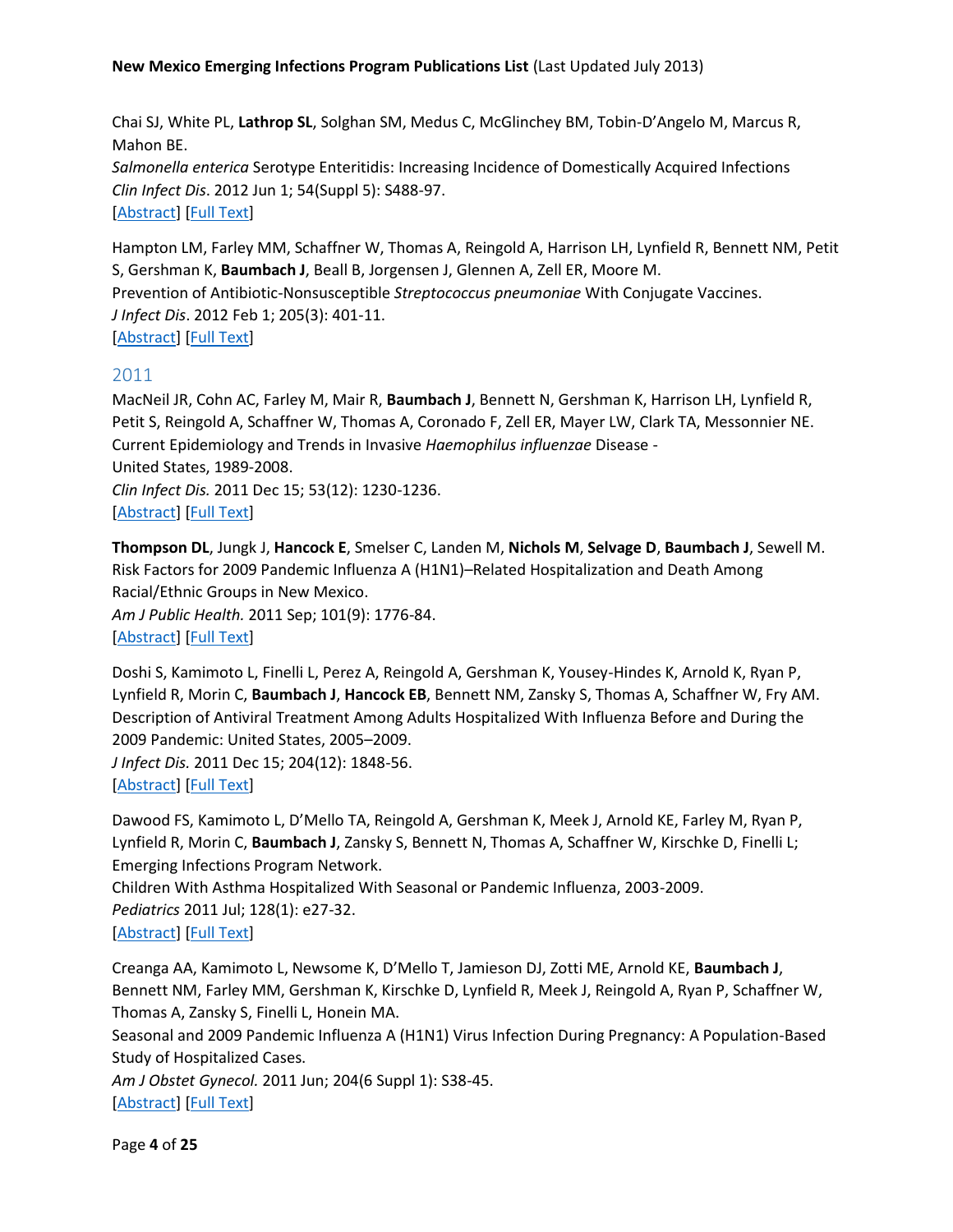Gilliss D, Cronquist A, Cartter M, Tobin-D'Angelo M, Blythe D, Smith K, **Lathrop S,** Birkhead G, Cieslak P, Dunn J, Holt KG, Guzewich JJ, Henao OL, Mahon B, Griffin P, Tauxe RV, Crim SM. Vital Signs: Incidence and Trends of Infection With Pathogens Transmitted Commonly Through Food— Foodborne Diseases Active Surveillance Network, 10 US Sites, 1996-2010. *MMWR Morb Mortal Wkly Rep.* 2011 Jun 10; 60(22): 749-55. [\[Abstract\]](http://www.ncbi.nlm.nih.gov/pubmed/21659984) [\[Full Text\]](http://www.cdc.gov/mmwr/preview/mmwrhtml/mm6022a5.htm?s_cid=mm6022a5_w)

Hoefer D, Hurd S, Medus C, Cronquist A, Hanna S, Hatch J, Hayes T, Larson K, **Nicholson C**, Wymore K, Tobin-D'Angelo M, Strockbine N, Snippes P, Atkinson R, Griffin PM, Gould LH; Emerging Infections Program FoodNet Working Group.

Laboratory Practices for the Identification of Shiga Toxin-Producing *Escherichia coli* in the United States, FoodNet Sites, 2007.

*Foodborne Pathog Dis.* 2011 Apr; 8(4): 555-60. [\[Abstract\]](http://www.ncbi.nlm.nih.gov/pubmed/21186994) [\[Full Text\]](http://online.liebertpub.com/doi/pdfplus/10.1089/fpd.2010.0764)

# <span id="page-4-0"></span>2010

Dawood FS, Fiore A, Kamimoto L, Bramley A, Reingold A, Gershman K, Meek J, Hadler J, Arnold KE, Ryan P, Lynfield R, Morin C, **Mueller M, Baumbach J**, Zansky S, Bennett NM, Thomas A, Schaffner W, Kirschke D, Finelli L; Emerging Infections Program (EIP) Network.

[Burden of Seasonal Influenza Hospitalization in Children, United States, 2003 to 2008.](http://www.ncbi.nlm.nih.gov/pubmed/20580018)

*J Pediatr*. 2010 Nov; 157(5): 808-14.

[\[Abstract\]](http://www.ncbi.nlm.nih.gov/pubmed/20580018) [\[Full Text\]](http://download.journals.elsevierhealth.com/pdfs/journals/0022-3476/PIIS0022347610004087.pdf)

Dao CN, Kamimoto L, Nowell M, Reingold A, Gershman K, Meek J, Arnold KE, Farley M, Ryan P, Lynfield R, Morin C, **Baumbach J, Hancock E**, Zansky S, Bennett NM, Thomas A, Vandermeer M, Kirschke DL, Schaffner W, Finelli L; Emerging Infections Program Network.

Adult Hospitalizations for Laboratory-Positive Influenza During the 2005-2006 Through 2007-2008 Seasons in the United States.

*J Infect Dis.* 2010 Sep 15; 202(6): 881-8. [\[Abstract\]](http://www.ncbi.nlm.nih.gov/pubmed/20677944) [\[Full Text\]](http://jid.oxfordjournals.org/content/202/6/881.full.pdf+html)

Dawood FS, Fiore A, Kamimoto L, Nowell M, Reingold A, Gershman K, Meek J, Hadler J, Arnold KE, Ryan P, Lynfield R, Morin C, **Baumbach J,** Zansky S, Bennett NM, Thomas A, Schaffner W, Kirschke D, Finelli L; Emerging Infections Program (EIP) Network.

[Influenza-Associated Pneumonia in Children Hospitalized With Laboratory-Confirmed Influenza, 2003-](http://www.ncbi.nlm.nih.gov/pubmed/20589966) [2008.](http://www.ncbi.nlm.nih.gov/pubmed/20589966)

*Pediatr Infect Dis J.* 2010 Jul; 29(7): 585-90. [\[Abstract\]](http://www.ncbi.nlm.nih.gov/pubmed/20589966) [\[Full Text\]](http://journals.lww.com/pidj/Fulltext/2010/07000/Influenza_Associated_Pneumonia_in_Children.2.aspx)

Haley CC, Ong KL, Hedberg K, Cieslak PR, Scallan E, Marcus R, Shin S, Cronquist A, Gillespie J, Jones TF, Shiferaw B, Fuller C, **Edge K**, Zansky SM, Ryan PA, Hoekstra RM, Mintz E. Risk Factors for Sporadic Shigellosis, FoodNet 2005. *Foodborne Pathog Dis.* 2010 Jul; 7(7): 741-7. [\[Abstract\]](http://www.ncbi.nlm.nih.gov/pubmed/20113209) [\[Full Text\]](http://online.liebertpub.com/doi/pdfplus/10.1089/fpd.2009.0448)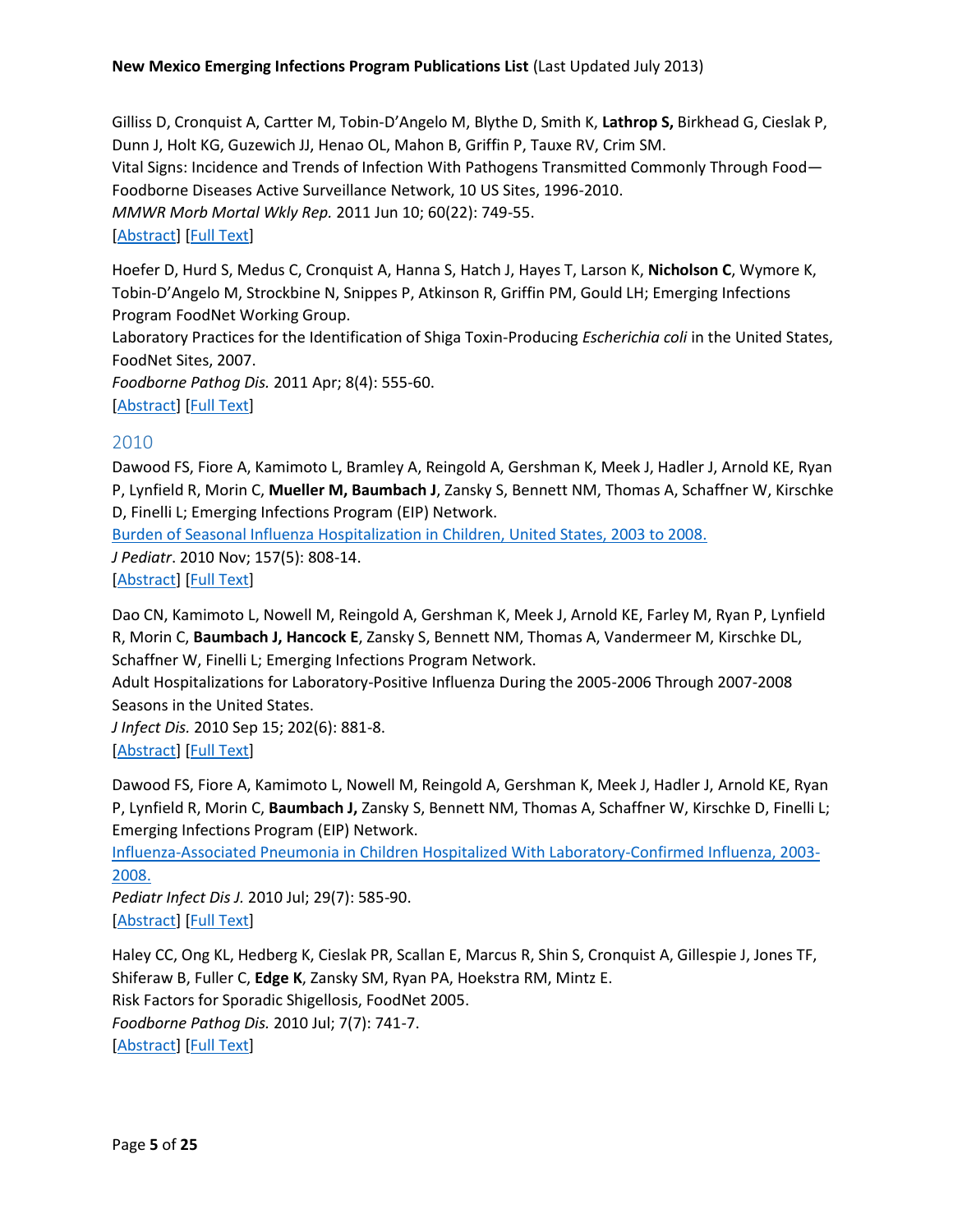Prothro C, Kudish K, Fiellin M, Meek J, Tellman N, Milewski M, Hogan B, Holtzman C, Danila R, L Dunning, Lynfield R, **Scherzinger K,** Connor W, **Baumbach J,** Giambrone GP, SM Zansky SM, Smith PF, Thomas A, Mosites E, Kirschke D, Viray M, Lewis P, J Sejvar, Baughman A, C Vellozzi, MD, S Fridkin, Promotion, S Conner, MPH, O Morgan,; P Lu, MD, PhD, Furlow C, Singleton JA, Hale CR, Kattan J, Murphree R, Oh JY, Wise M.

Preliminary Results: Surveillance for Guillain-Barré Syndrome After Receipt of Influenza A (H1N1) 2009 Monovalent Vaccine – United States, 2009 – 2010,

*MMWR Morb Mortal Wkly Rep.* 2010 Jun 4; 59 (21): 657-61.

# [\[Abstract\]](http://www.ncbi.nlm.nih.gov/pubmed/20520590) [\[Full Text\]](http://www.cdc.gov/mmwr/preview/mmwrhtml/mm5921a3.htm)

Matyas B, Cronquist A, Cartter M, Tobin D'Angelo M, Blythe D, Smith K, **Lathrop S**, Morse D, Cieslak P, Dunn J, Holt KG, Henao OL, Fullerton KE, Mahon BE, Hoekstra RM, Griffin PM, Tauxe RV, Bhattarai A. Preliminary FoodNet Data on the Incidence of Infection with Pathogens Transmitted Commonly Through Food—10 States, 2009.

*MMWR Morb Mortal Wkly Rep.* 2010 Apr 16; 59(14): 418-22. [\[Abstract\]](http://www.ncbi.nlm.nih.gov/pubmed/20395935) [\[Full Text\]](http://www.cdc.gov/mmwr/preview/mmwrhtml/mm5914a2.htm)

Cohn AC, MacNeil JR, Harrison LH, Hatcher C, Theodore J, Schmidt M, Pondo T, Arnold KE, **Baumbach J,** Bennett N, Craig AS, Farley M, Gershman K, Petit S, Lynfield R, Reingold A, Schaffner W, Shutt KA, Zell ER, Mayer LW, Clark T, Stephens D, Messonnier NE.

Changes in *Neisseria meningitidis* [Disease Epidemiology in the United States, 1998-2007: Implications for](http://www.ncbi.nlm.nih.gov/pubmed/20001736)  [Prevention of Meningococcal Disease.](http://www.ncbi.nlm.nih.gov/pubmed/20001736)

*Clin Infect Dis*. 2010 Jan 15; 50(2):184-91. [\[Abstract\]](http://www.ncbi.nlm.nih.gov/pubmed/20001736) [\[Full Text\]](http://cid.oxfordjournals.org/content/50/2/184.full.pdf+html)

**Mueller MR**, Smith PJ, **Baumbach JP**, Palumbo JP, Meek JI, Gershman K, Vandermeer M, Thomas AR, Long CE, Belflower R, Spina NL, Martin KG, Lynfield R, Openo KP, Kirley PD, Pasutti LE, Barnes BG, Schaffner W, Kamimoto L.

Influenza Testing and Antiviral Prescribing Practices Among Emergency Department Clinicians in 9 States During the 2006 to 2007 Influenza Season.

*Ann Emerg Med.* 2010 Jan; 55(1): 32-9.

[\[Abstract\]](http://www.ncbi.nlm.nih.gov/pubmed/20116012) [\[Full Text\]](http://download.journals.elsevierhealth.com/pdfs/journals/0196-0644/PIIS0196064409015571.pdf)

# <span id="page-5-0"></span>2009

**Baumbach J, Mueller M,** Smelser C, **Albanese B**, Sewell CM.

[Enhancement of Influenza Surveillance With Aggregate Rapid Influenza Test Results: New Mexico, 2003-](http://www.ncbi.nlm.nih.gov/pubmed/18923127) [2007.](http://www.ncbi.nlm.nih.gov/pubmed/18923127)

*Am J Public Health.* 2009 Oct; 99(Suppl 2): S372-7. [\[Abstract\]](http://www.ncbi.nlm.nih.gov/pubmed/18923127) [\[Full Text\]](http://ajph.aphapublications.org/doi/pdf/10.2105/AJPH.2007.125450)

Limbago BM, Long CM, Thompson AD, Killgore GE, Hannett GE, Havill NL, Mickelson S, **Lathrop S**, Jones TF, Park MM, Harriman KH, Gould LH, McDonald LC, Angulo FJ. *Clostridium difficile* Strains from Community-Associated Infections. *J Clin Microbiol.* 2009 Sep; 47(9): 3004-7.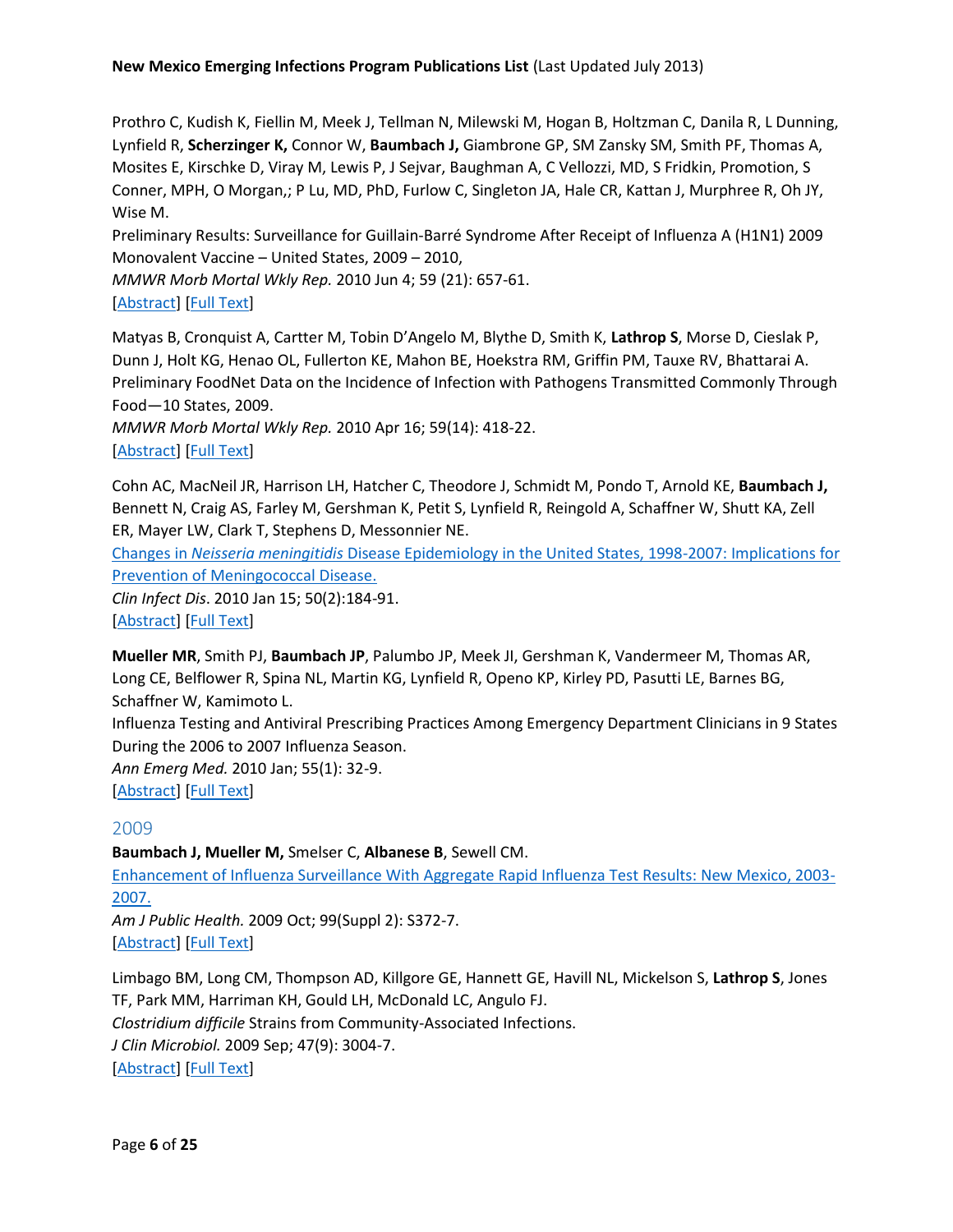# **Lathrop S, Edge K, Bareta J**.

Shiga Toxin-Producing *Escherichia coli*, New Mexico, USA, 2004-2007. *Emerg Infect Dis.* 2009 Aug; 15(8): 1289-91. [\[Abstract\]](http://www.ncbi.nlm.nih.gov/pubmed/19751594) [\[Full Text\]](http://wwwnc.cdc.gov/eid/article/15/8/08-1616_article.htm)

Skoff TH, Farley MM, Petit S, Craig AS, Schaffner W, Gershman K, Harrison LH, Lynfield R, Mohle-Boetani J, Zansky S, **Albanese BA**, Stefonek K, Zell ER, Jackson D, Thompson T, Schrag SJ. [Increasing Burden of Invasive Group B Streptococcal Disease in Nonpregnant Adults, 1990-2007.](http://www.ncbi.nlm.nih.gov/pubmed/19480572) *Clin Infect Dis.* 2009 Jul 1; 49(1): 85-92. [\[Abstract\]](http://www.ncbi.nlm.nih.gov/pubmed/19480572) [\[Full Text\]](http://cid.oxfordjournals.org/content/49/1/85.full.pdf+html)

Van Dyke MK, Phares CR, Lynfield R, Thomas AR, Arnold KE, Craig AS, Mohle-Boetani J, Gershman K, Schaffner W, Petit S, Zansky SM, Morin CA, Spina NL, Wymore K, Harrison LH, Shutt KA, **Bareta J**, Bulens SN, Zell ER, Schuchat A, Schrag SJ.

Evaluation of Universal Antenatal Screening for Group B Streptococcus.

*N Engl J Med*. 2009 Jun 18; 360(25): 2626-36.

#### [\[Abstract\]](http://www.ncbi.nlm.nih.gov/pubmed/19535801) [\[Full Text\]](http://www.nejm.org/doi/pdf/10.1056/NEJMoa0806820)

Vugia D, Cronquist A, Hadler J, Tobin-D'Angelo M, Blythe D, Smith K, **Lathrop S,** Morse D, Cieslak P, Dunn J, Holt KG, Guzewich JJ, Henao OL, Fullerton K, Scallen E, Angulo FJ, Griffin PM, Tauxe RV, Trivedi KK. Preliminary FoodNet Data on the Incidence of Infection With Pathogens Transmitted Commonly Through Food—10 States, 2008. *MMWR Morb Mortal Wkly Rep.* 2009 Apr 10; 58(13): 337-41. [\[Abstract\]](http://www.ncbi.nlm.nih.gov/pubmed/19357633) [\[Full Text\]](http://www.cdc.gov/mmwr/preview/mmwrhtml/mm5813a2.htm)

Apostol M, Gershman K, Petit S, Arnold K, Harrison L, Lynfield R, Morin C, **Baumbach J**, Zansky S, Thomas A, Schaffner W, Schrag SJ, Zell ER, Lewis MM, Muhammad RD. Trends in Perinatal Group B Streptococcal Disease — United States, 2000-2006 *MMWR Morb Mortal Wkly Rep.* 2009 Feb 13; 58(5): 109-112 *JAMA*. 2009 Mar 25; 301(12): 1218-1220. [\[Abstract\]](http://www.ncbi.nlm.nih.gov/pubmed/19214159) [\[Full Text\]](http://jama.jamanetwork.com/data/Journals/JAMA/4457/jwr0325_1218_1220.pdf)

#### <span id="page-6-0"></span>2008

Fazio D, Laufer A, Meek J, Palumbo J, Lynfield R, Morin C, Vick K, **Baumbach J**, **Mueller M**, Belflower R, Long C, Kamimoto L. Influenza-Testing and Antiviral-Agent Prescribing Practices—Connecticut, Minnesota, New Mexico, and New York, 2006-07 Influenza Season. *MMWR Morb Mortal Wkly Rep.* 2008 Jan 25; 57(3): 61-65. *JAMA*. 2008 Mar 12; 299(10): 1127-1129.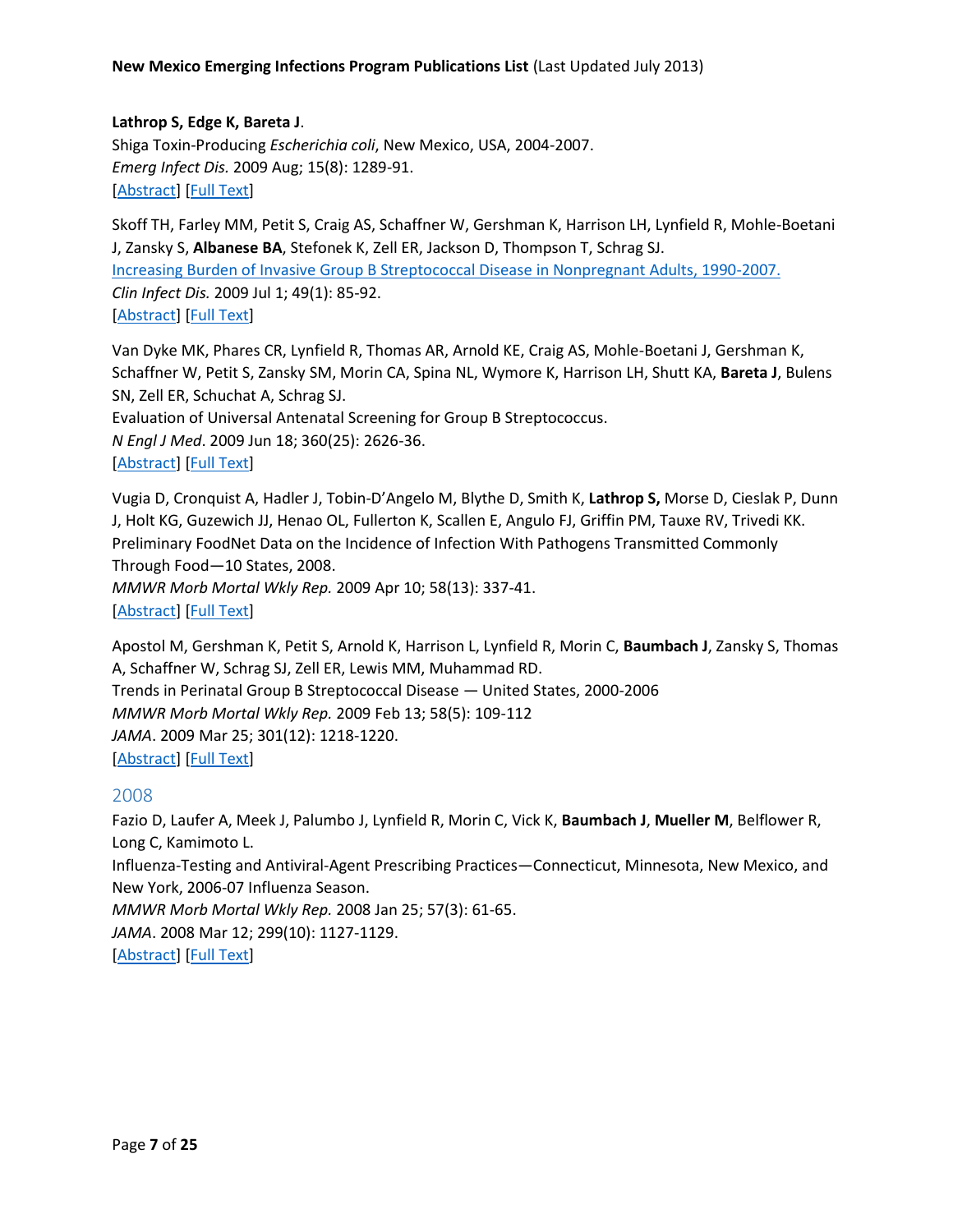Jordan HT, Farley MM, Craig A, Mohle-Boetani J, Harrison LH, Petit S, Lynfield R, Thomas A, Zansky S, Gershman K, **Albanese BA**, Schaffner W, Schrag SJ; Active Bacterial Core Surveillance (ABCs)/Emerging Infections Program Network, CDC.

[Revisiting the Need for Vaccine Prevention of Late-Onset Neonatal Group B Streptococcal Disease: A](http://www.ncbi.nlm.nih.gov/pubmed/18989238)  [Multistate, Population-Based Analysis.](http://www.ncbi.nlm.nih.gov/pubmed/18989238)

*Pediatr Infect Dis J.* 2008 Dec; 27(12): 1057-64. [\[Abstract\]](http://www.ncbi.nlm.nih.gov/pubmed/18989238) [\[Full Text\]](http://journals.lww.com/pidj/Abstract/2008/12000/Revisiting_the_Need_for_Vaccine_Prevention_of.3.aspx)

Ailes E, Demma L, Hurd S, Hatch J, Jones T, Vugia D, Cronquist A, Tobin-D'Angelo M, Larson K, Laine E, **Edge K,** Zansky S, Scallen E. Continued Decline in the Incidence of *Campylobacter* Infections, FoodNet 1996-2006. *Foodborne Pathog Dis.* 2008 Jun; 5(3): 329-37. [\[Abstract\]](http://www.ncbi.nlm.nih.gov/pubmed/18767978) [\[Full Text\]](http://online.liebertpub.com/doi/pdfplus/10.1089/fpd.2008.0090)

Phares CR, Lynfield R, Farley MM, Mohle-Boetani J, Harrison LH, Petit S, Craig AS, Schaffner W, Zansky SM, Gershman K, Stefonek KR, **Albanese BA**, Zell ER, Schuchat A, Schrag SJ; Active Bacterial Core surveillance/Emerging Infections Program Network.

[Epidemiology of Invasive Group B Streptococcal Disease in the United States, 1999-2005.](http://www.ncbi.nlm.nih.gov/pubmed/18460666)

*JAMA*. 2008 May 7; 299(17): 2056-65. [\[Abstract\]](http://www.ncbi.nlm.nih.gov/pubmed/18460666) [\[Full Text\]](http://jama.ama-assn.org/content/299/17/2056.full.pdf+html)

Vugia D, Cronquist A, Hadler J, Tobin-D'Angelo M, Blythe D, Smith K, **Lathrop S,** Morse D, Cieslak P, Jones T, Holt KG, Guzewich JJ, Henao OL, Scallen E, Angulo FJ, Griffin PM, Tauxe RV, Behravesh C. Preliminary FoodNet Data on the Incidence of Infection with Pathogens Transmitted Commonly Through Food—10 States, 2007. *MMWR Morb Mortal Wkly Rep.* 2008 Apr 11; 57(14): 366-70.

[\[Abstract\]](http://www.ncbi.nlm.nih.gov/pubmed/18401330) [\[Full Text\]](http://www.cdc.gov/mmwr/preview/mmwrhtml/mm5714a2.htm)

Nelson JM, Bednarczyk R, Nadle J, Clogher P, Gillespie J, Daniels A, Plantenga M, Ingram A, **Edge K**, Furuno J, Scallen E; FoodNet Emerging Infections Program Working Group. FoodNet Survey of Food Use and Practices in Long-Term Care Facilities. *J Food Prot.* 2008 Feb; 71(2): 365-72. [\[Abstract\]](http://www.ncbi.nlm.nih.gov/pubmed/18326188)

# <span id="page-7-0"></span>2007

O'Loughlin RE, Roberson A, Cieslak PR, Lynfield R, Gershman K, Craig A, **Albanese BA**, Farley MM, Barrett NL, Spina NL, Beall B, Harrison LH, Reingold A, Van Beneden C; Active Bacterial Core Surveillance Team. [The Epidemiology of Invasive Group A Streptococcal Infection and Potential Vaccine Implications: United](http://www.ncbi.nlm.nih.gov/pubmed/17806049)  [States, 2000-2004.](http://www.ncbi.nlm.nih.gov/pubmed/17806049) *Clin Infect Dis*. 2007 Oct 1; 45(7): 853-62.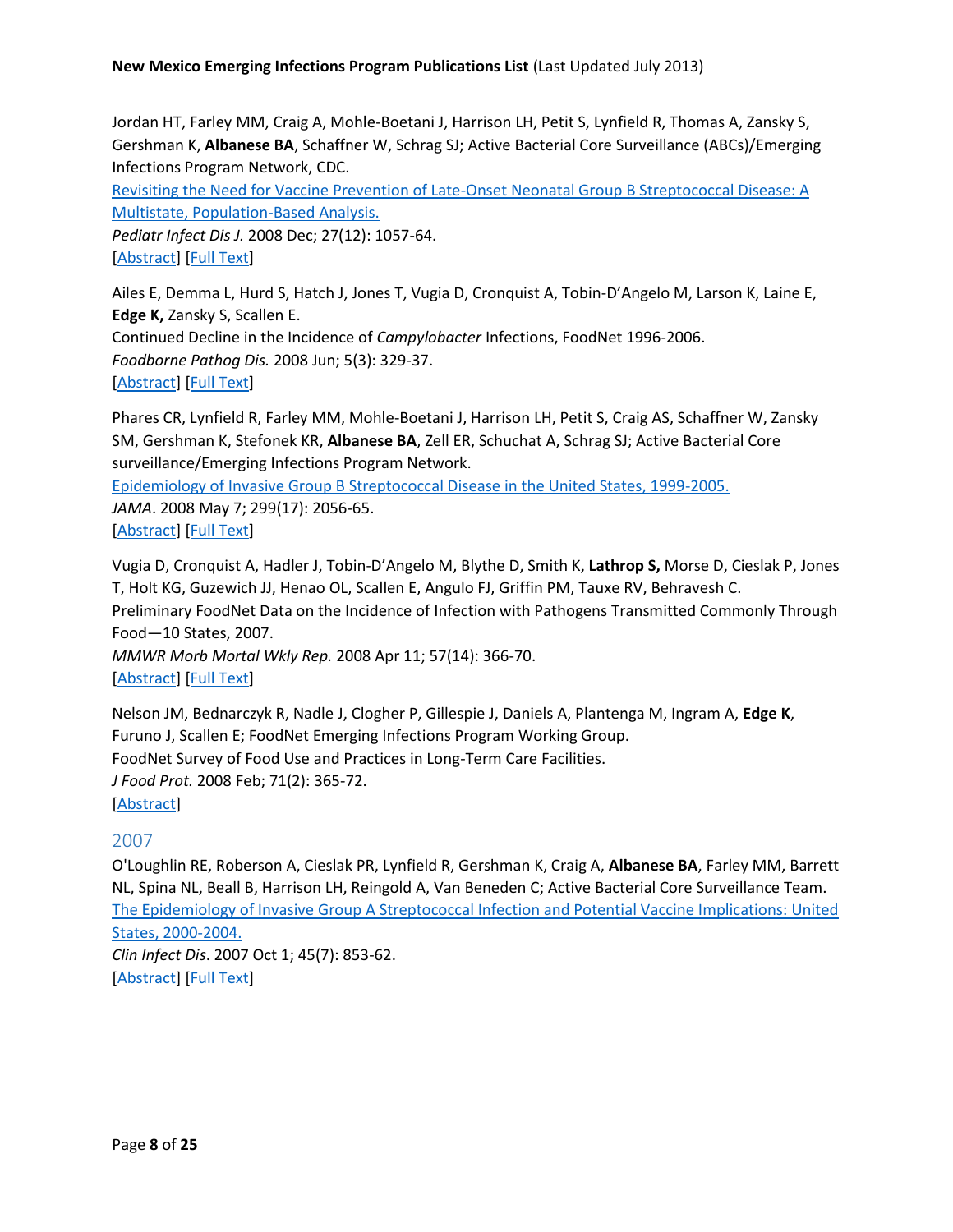Vugia D, Cronquist A, Hadler J, Tobin-D'Angelo M, Blythe D, Smith K, **Lathrop S,** Morse D, Cieslak P, Jones T, Holt KG, Guzewich JJ, Henao OL, Scallen E, Angulo FJ, Griffin PM, Tauxe RV, Greene SK. Preliminary FoodNet Data on the Incidence of Infection with Pathogens Transmitted Commonly Through Food—10 States, 2006. *MMWR Morb Mortal Wkly Rep.* 2007 Apr 13; 56(14): 336-9.

[\[Abstract\]](http://www.ncbi.nlm.nih.gov/pubmed/17431379) [\[Full Text\]](http://www.cdc.gov/mmwr/preview/mmwrhtml/mm5614a4.htm)

# <span id="page-8-0"></span>2006

Vugia D, Cronquist A, Hadler J, Tobin-D'Angelo M, Blythe D, Smith K, **Thornton K,** Morse D, Cieslak P, Jones T, Holt KG, Guzewich JJ, Henao OL, Scallen E, Angulo FJ, Griffin PM, Tauxe RV, Greene SK. Preliminary FoodNet Data on the Incidence of Infection with Pathogens Transmitted Commonly Through Food—10 States, United States, 2005.

*MMWR Morb Mortal Wkly Rep.* 2006 Apr 14; 55(14): 392-5. [\[Abstract\]](http://www.ncbi.nlm.nih.gov/pubmed/16617286) [\[Full Text\]](http://www.cdc.gov/mmwr/preview/mmwrhtml/mm5514a2.htm)

# <span id="page-8-1"></span>2005

Vugia D, Cronquist A, Hadler J, Tobin-D'Angelo M, Blythe D, Smith K, **Thornton K,** Morse D, Cieslak P, Jones T, Holt KG, Guzewich JJ, Henao OL, Angulo FJ, Griffin PM, Tauxe RV, Greene SK. Preliminary FoodNet Data on the Incidence of Infection with Pathogens Transmitted Commonly Through Food—10 States, United States, 2004.

*MMWR Morb Mortal Wkly Rep.* 2005 Apr 15; 54(14): 352-6. [\[Abstract\]](http://www.ncbi.nlm.nih.gov/pubmed/15829864) [\[Full Text\]](http://www.cdc.gov/mmwr/preview/mmwrhtml/mm5414a2.htm)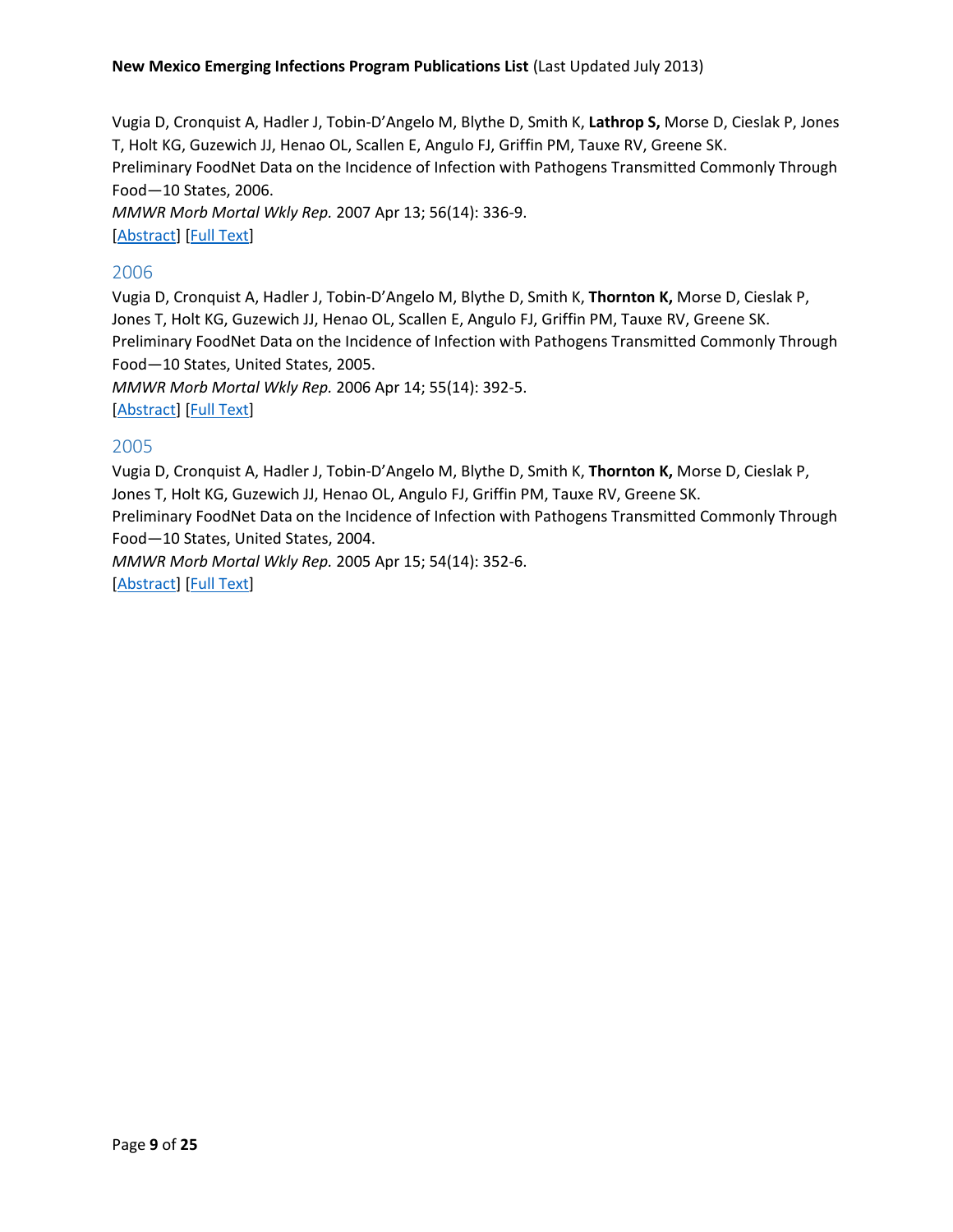# <span id="page-9-0"></span>Reports & Updates

# <span id="page-9-1"></span>2013

#### **Hancock EB, Pfeiffer MR, Baumbach J**

Laboratory-Confirmed Influenza-Related Hospitalizations in New Mexico, 2008-2012. *New Mexico Epidemiology,* Volume 2013, Number 1, January 31, 2013. [\[Full Text\]](http://archive.nmhealth.org/ERD/HealthData/documents/NMDOH-ERD-20130201-InfluenzaHospitalizations.pdf)

# <span id="page-9-2"></span>2012

#### **Mansmann R, Bareta J, Nichols M**.

Legionellosis in New Mexico. *New Mexico Epidemiology,* Volume 2012, Number 8, September 21, 2012. [\[Full Text\]](http://archive.nmhealth.org/ERD/HealthData/documents/ERD-Legionellosis-20120924.pdf)

#### **Butler L, Lathrop S**, Torres P.

Ensuring a Safer Food Supply: The National Antimicrobial Resistance Monitoring System's Surveillance of New Mexico's Retail Meat.

*New Mexico Epidemiology,* Volume 2012, Number 5, June 29, 2012.

[\[Full Text\]](http://archive.nmhealth.org/ERD/HealthData/documents/NMDOH-ERD-20120629-EnsuringSaferFoodSupply.pdf)

# <span id="page-9-3"></span>2011

# Onischuk L, **Nichols M, Bareta J**. Invasive Pneumococcal Disease, New Mexico, 2006-2010. *New Mexico Epidemiology,* Volume 2011, Number 11, November 25, 2011. [\[Full Text\]](http://archive.nmhealth.org/ERD/pdf/ER%20IPD%2011182011-2.pdf)

**Thompson D** and the New Mexico Healthcare-associated Infections Advisory Committee. New Mexico Healthcare-Associated Infections 2011 Report. July 28, 2011. [\[Full Text\]](http://archive.nmhealth.org/hai/documents/NMHAI2011AnnualReport27July2011.pdf)

#### **Angeles K, Scherzinger K, Hancock E,Baumbach J.**

Efforts to Increase Influenza Testingin New Mexico. *New Mexico Epidemiology,* Volume 2011, Number 4, May 13, 2011. [\[Full Text\]](http://archive.nmhealth.org/ERD/pdf/ER%20Influenza%20051311.pdf)

#### <span id="page-9-4"></span>2010

#### **Angeles K, Nichols M, Bareta J, Baumbach J.**

Invasive Group A Streptococcal Disease in New Mexico, 2004-2009. *New Mexico Epidemiology,* Volume 2010, Number 9, November 12, 2010.

## **Nicholson C** and Ewers C.

Survey Summary: New Mexico Laboratory Methods for Enteric Pathogens. NMDOH distributed to participating laboratories, May 2010.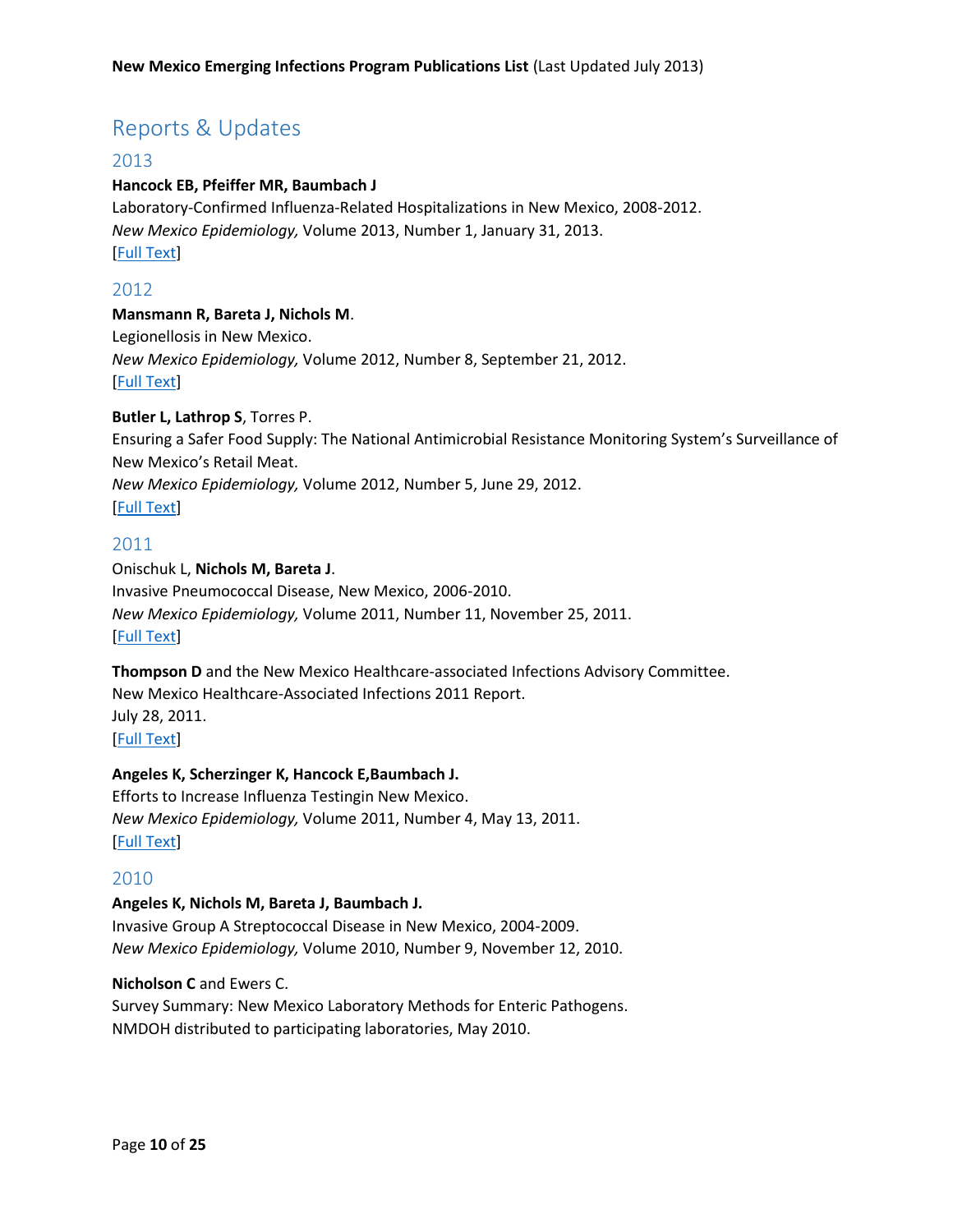# <span id="page-10-0"></span>2009

**Racz E, Selvage D, Adams-Cameron M, Mansmann R, Scherzinger K, Smelser C**. The Burden of *Campylobacter* Infections in New Mexico.

*New Mexico Epidemiology*, Volume 2009, Number 7, July 31,2009.

[\[Full Text\]](http://archive.nmhealth.org/ERD/HealthData/pdf/ER%20campylobacter%20july3109.pdf)

# **Scherzinger K**.

Using a Statewide Nurse Advice Line for Syndromic Influenza Surveillance in New Mexico. *New Mexico Epidemiology,* Volume 2009, Number 2, February 20, 2009. [\[Full Text\]](http://archive.nmhealth.org/ERD/HealthData/pdf/ER%20NANM%20Influenza%20020909.pdf)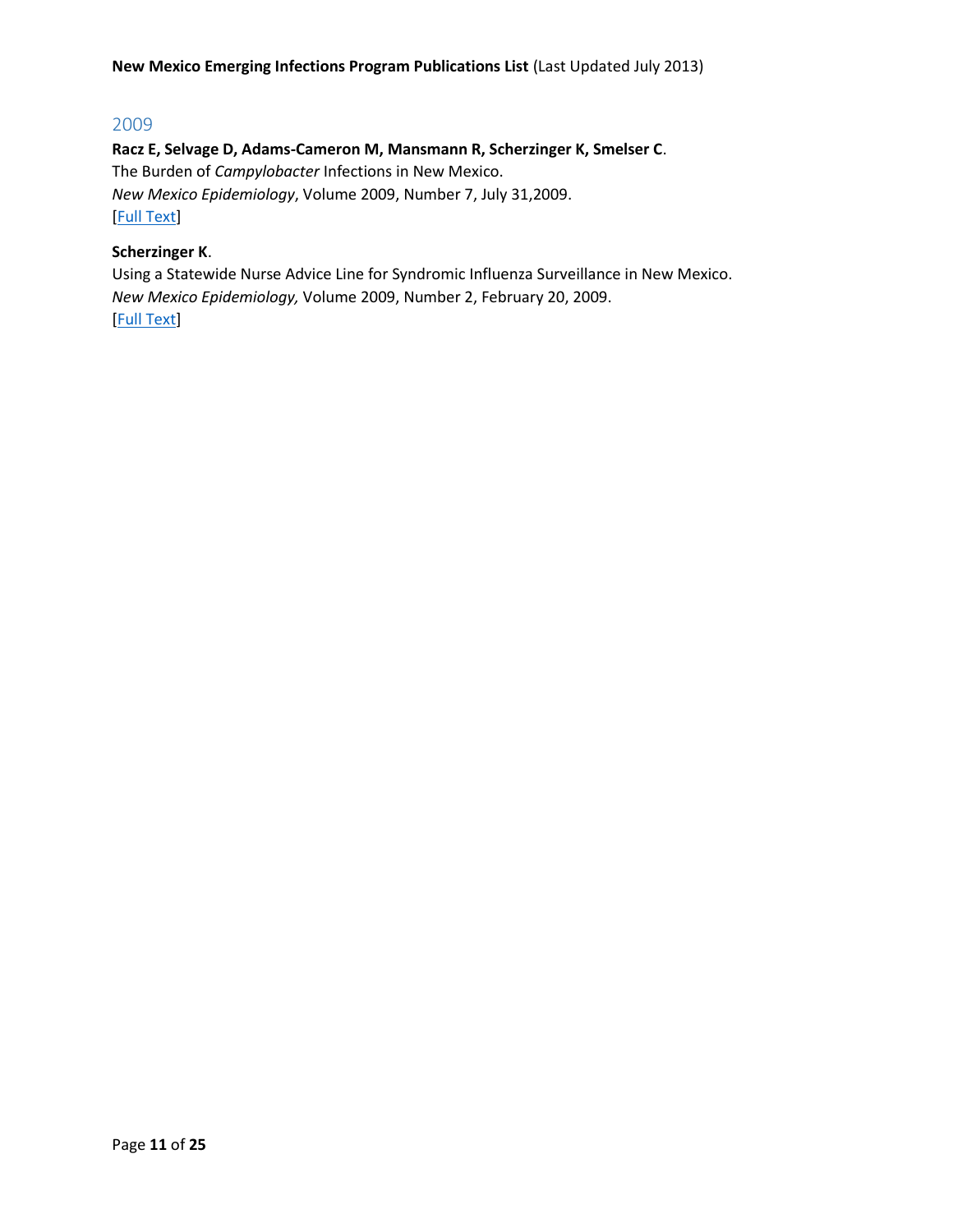# <span id="page-11-0"></span>Conference Abstracts, Posters, & Presentations

# <span id="page-11-1"></span>2013

46th Annual SER Meeting Boston, Massachusetts USA – June 18-21, 2013 Reed C, Chaves S, Kirley PD, Emerson R, Aragon D, **Hancock E, Butler L,** Hollick G, Laidler M, Thomas A, Finelli L. Estimating the Incidence and Severity of Influenza in the United States: A Bayesian Perspective Oral Presentation [\[Abstract\]](http://www.epiresearch.org/meeting/online/abstract_detail.php?i=a8abb4bb284b5b27aa7cb790dc20f80b)

New Mexico Meeting of the Infectious Disease Society of America Albuquerque, New Mexico USA – March 19, 2013 Smelser C. Potpourri of Infectious Disease Epidemiology Updates Oral Presentation

**Nichols M.** EIP Program: ABCs Oral Presentation

**Phipps E,** Tang A**.** *Clostridium difficile* Infection (CDI): Surveillance through the Emerging Infections Program Oral Presentation

La Familia Grand Rounds Santa Fe, New Mexico USA – February 2013 **Nichols M, Bareta J, Selvage D.** Epidemiology of Pneumococcal Disease in New Mexico Oral Presentation

Preventive Medicine 2013 Phoenix, Arizona USA – February 20-23, 2013 **Thompson D.** Emerging Infections Program Phase 2 Central Line-Associated Bloodstream Infection Data Validation Project Poster Presentation - 152 **[\[Presentation\]](http://www.preventivemedicine2013.org/uploads/4/1/8/9/4189672/pm2013_posters.pdf)** 

La Familia Grand Rounds Santa Fe, New Mexico USA – February 2013 **Nichols M, Bareta J, Selvage D.** Epidemiology of Pneumococcal Disease in New Mexico Oral Presentation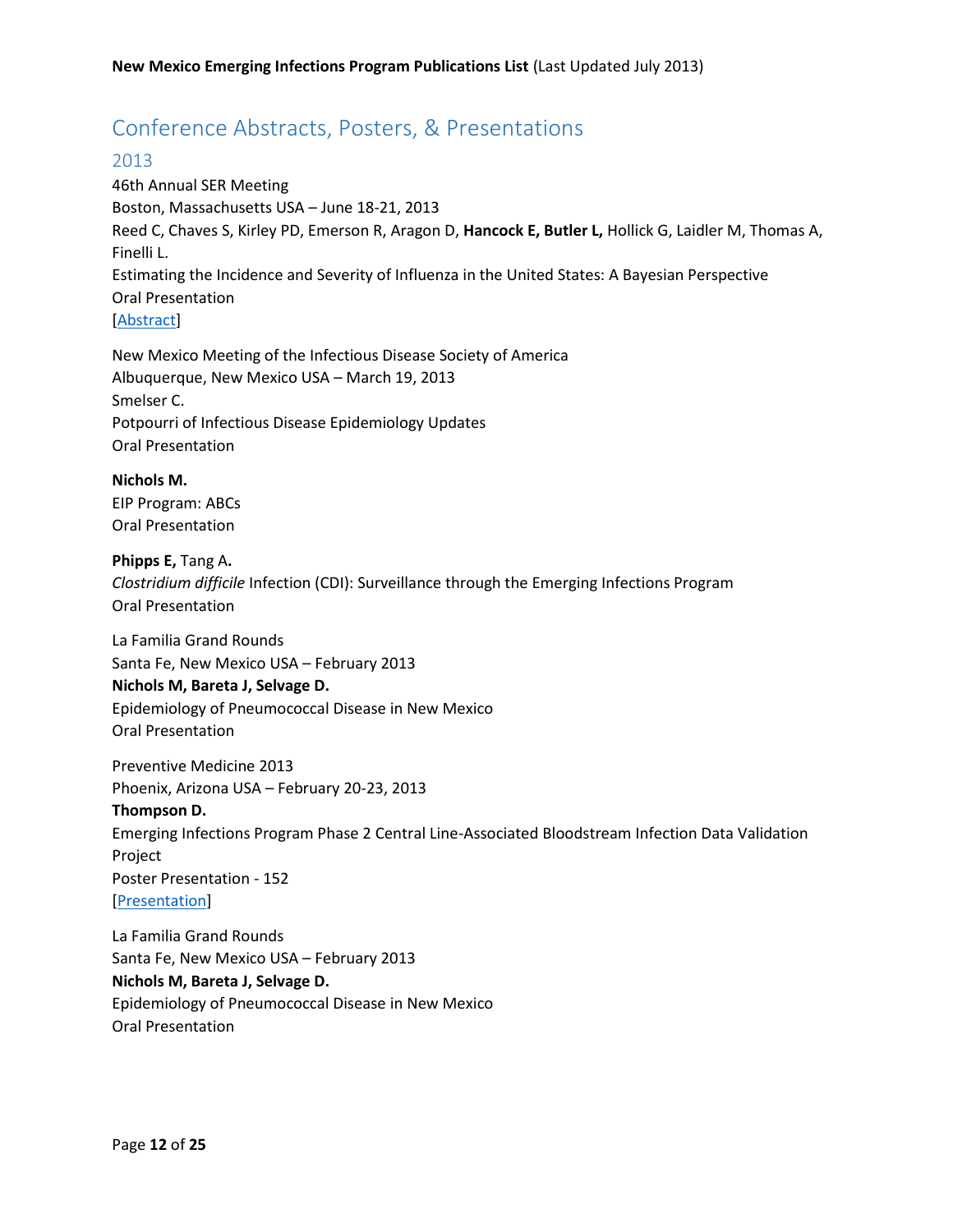# <span id="page-12-0"></span>2012

New Mexico Immunization Coalition 10<sup>th</sup> Annual Meeting Albuquerque, New Mexico USA – December 7, 2012 **Selvage, D.** New Mexico Pertussis Update Oral Presentation

IDWeek (IDSA and SHEA annual meeting) San Diego, California USA – October 17-21, 2012 Jhung MA, D'Mello T, Perez A, Aragon D, Bradley K, Bennett NM, Cooper T, Farley MM, Fowler B, **Hancock EB,** Lynfield R, Morin C, Reingold A, Ryan P, Schaffner W, Sharangpani R, Tengelsen L, Thomas A, Thurston D, Yousey-Hindes K, Zansky S, Finelli L, Chaves SS Healthcare-Associated Influenza Hospitalizations – United States, 2010-2011 Poster Presentation

New Mexico HAI Learning Action Network Albuquerque, New Mexico USA – August 25, 2012

#### **Phipps E.**

New Mexico *Clostridium difficile* Infection Surveillance Oral Presentation

New Mexico Department of Health Quarterly Epidemiology Meeting Santa Fe, New Mexico USA – August 24, 2012

# **Phipps E.**

New Mexico *Clostridium difficile* Infection Surveillance Oral Presentation

Taos Holy Cross Hospital

Taos, New Mexico USA – August 23, 2012

#### **Nichols M, Thompson D, Bareta J, Butler L, Baumbach J.**

Necrotizing Fasciitis Case Series Data from Taos Holy Cross Hospital – 2007-2012 Oral Presentation

2012 Arizona Infectious Disease Training & Exercise

# Phoenix, Arizona USA – July 31-August 2, 2012

# **Nichols M, Bareta J, Baumbach J.**

Invasive *Haemophilus influenzae* Infections Among New Mexico Residents – 2004-2011

Oral Presentation

[\[Presentation\]](http://www.azdhs.gov/phs/oids/training/documents/2012/NicholsMegin.pdf)

Council of State and Territorial Epidemiologists Annual Meeting Omaha, NE USA -- June 3-7, 2012 Skoff TH, Kenyon C, Cocoros NM, Barron G, Barnes M, Kudish K, **Selvage D**, Currenti S, Faulkner A, Ejigiri G, Clark TA. Pertussis in Infants: Source of Infection Following Tdap Introduction Oral Presentation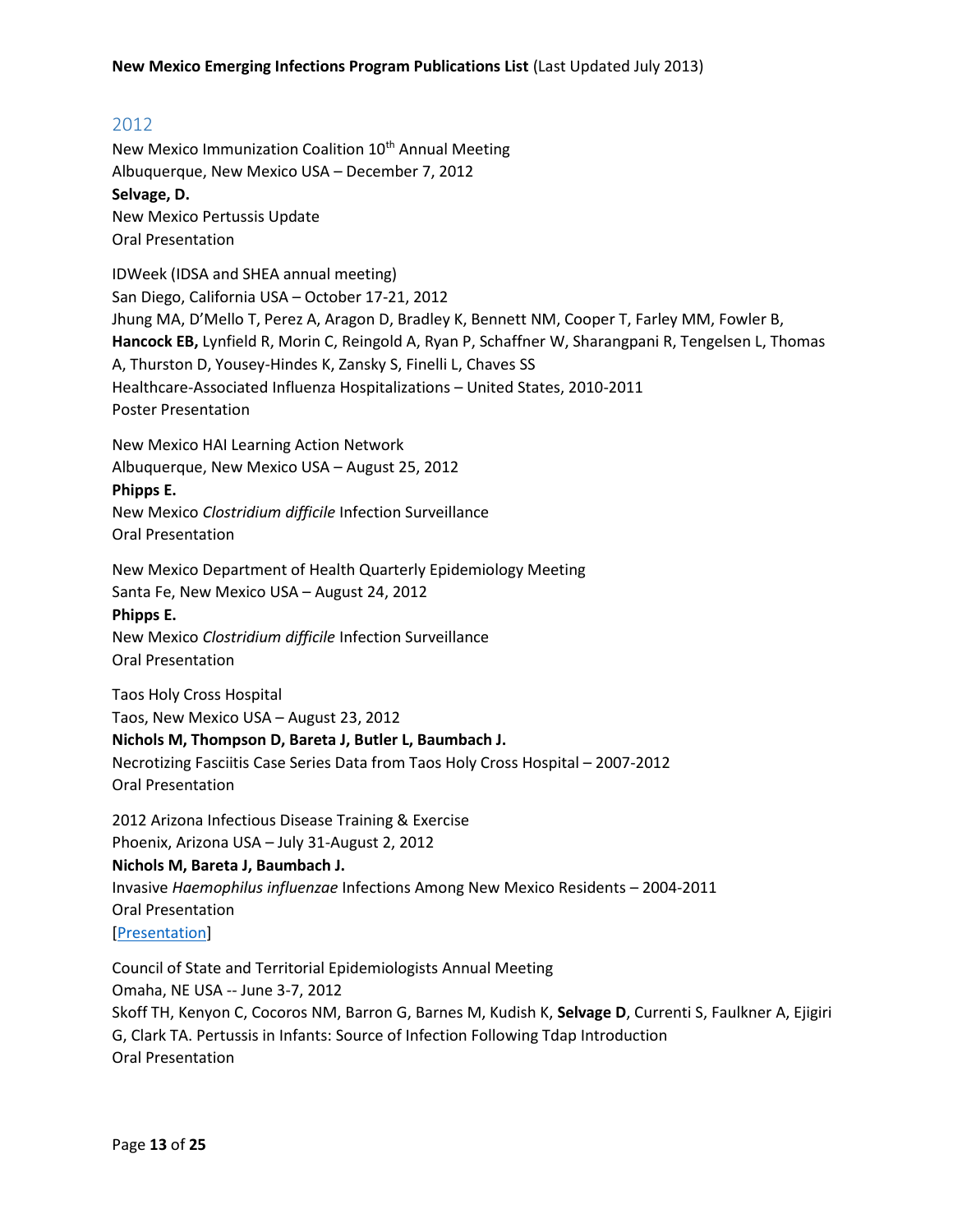New Mexico Department of Health Statewide Immunization Program Training Albuquerque, New Mexico USA – May 3-4, 2012

#### **Nichols M**, **Scherzinger K**.

Epidemiology of Pneumococcal Disease Among New Mexico Children: An Evaluation of Vaccine Efficacy. Oral Presentation

8th International Symposium on Shiga Toxin (Verocytotoxin) Producing *E. coli* Infections (VTEC 2012) Amsterdam, Netherlands -- May 2012

Luna RE, Wymore K, Gierke RW, Clogher P, Solghan S, Medus C, Sadlowski J, Palmer A, **Nicholson C,** Garman K, Dunn J, Dodds L, Martin H, Griffin PM, Mody RK.

Mixed Etiology Infections Involving Non-O157 Shiga Toxin-Producing *Escherichia coli* (STEC) —FoodNet, 2001–2010.

Poster Presentation

Mody RK, Luna R, Gu W, Hurd S, Comstock N, Tobin-D'Angelo M, Palmer A, Rounds J, **Lathrop S**, Smith G, Shiferaw B, Boothe E, Jones TF, Hoekstra RM**,** Griffin PM. Predictors of Poor Outcome in Children With Post-Diarrheal HUS—United States, 2004-2010. Poster Presentation

#### ICEID

ATL March 11-14, 2012

M. Patrick, A. Cronquist, K. Wymore, J. Hatch, S. Solghan, T. Robinson, M. Tobin-D'Angelo, **C. Nicholson,** S. Hurd, O. Henao.

Description of Campylobacter Cases Identified Through Culture-Independent (CI) Methods and Their Impact on the Incidence of *Campylobacter* Infections, Foodborne Diseases Active Surveillance Network (FoodNet), 2010-2011

Poster Presentation – Board 24 [\[Abstract\]](http://www.iceid.org/images/iceid_2012_finalprogram_final.pdf)

Southern New Mexico Emerging Infections Program Day Las Cruces, New Mexico USA – March 9, 2012 **Angeles K**. FoodNet Trends in New Mexico, 2004-2010. Oral Presentation

**Baumbach J**. New Mexico Emerging Infections Program Overview. Oral Presentation

**Hancock E, Baumbach J.** Overview of FluSurv-NET. Oral Presentation

**Selvage D.** Pertussis in New Mexico. Oral Presentation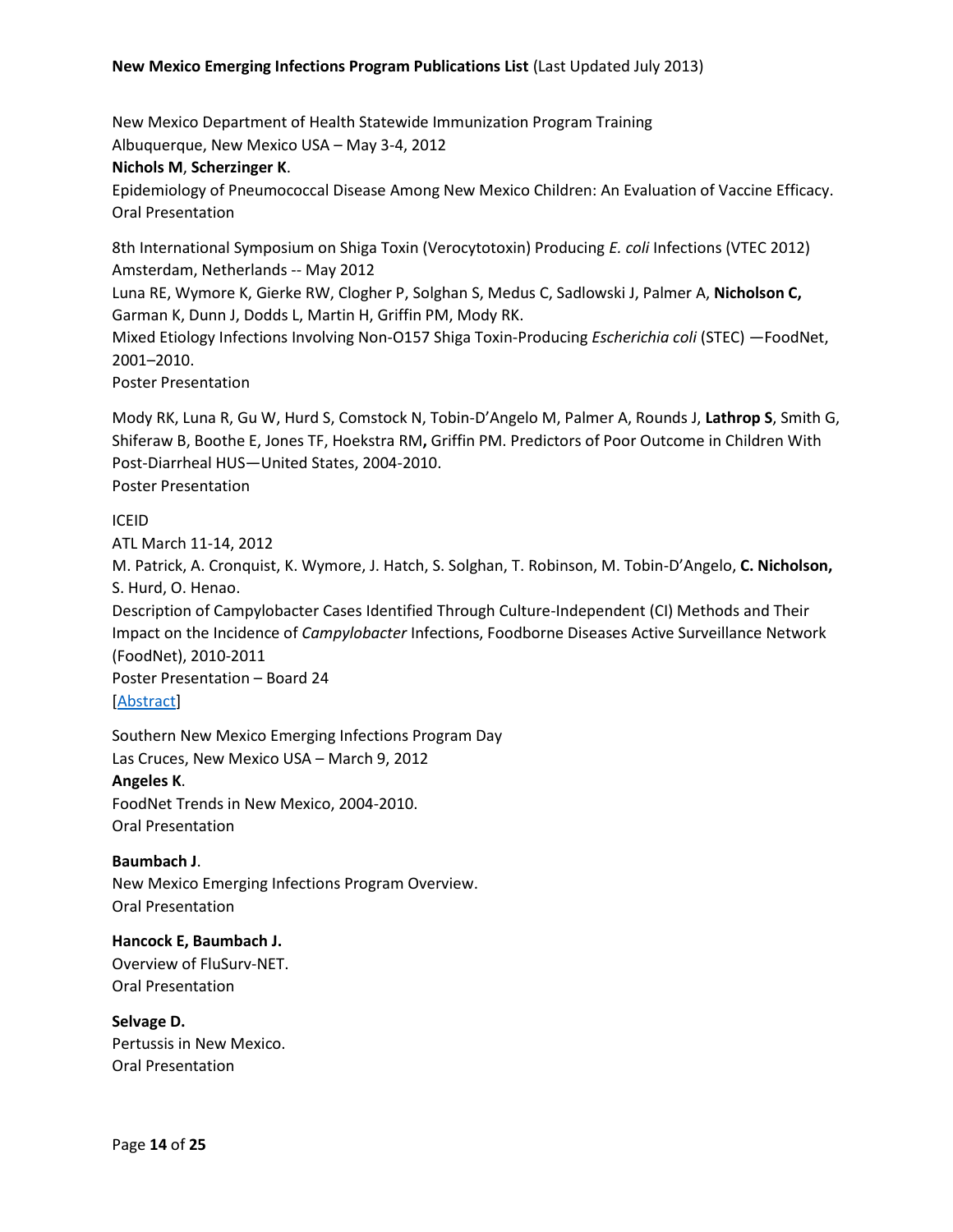#### **Thompson D, Baumbach J.**

Overview of Healthcare-Associated Infections/Community Interface. Oral Presentation

New Mexico Department of Health Quarterly Epidemiology Meeting Santa Fe, New Mexico USA – March 6, 2012 **Nichols M, Bareta J.** Active Bacterial Core Surveillance Trends in Invasive Bacterial Diseases, 2005-2010 Oral Presentation

# <span id="page-14-0"></span>2011

New Mexico Food Safety Alliance Annual Conference Albuquerque, NM USA – November 11, 2011 **Lathrop SL.** FoodNet Surveillance Trends in New Mexico, 2004-2009. Oral Presentation

American Public Health Association Annual Meeting Washington, DC USA -- October 29-November 2, 2011

#### **Khanlian SA and Lathrop SL.**

Foodborne Disease Trends in a Minority Majority State: New Mexico's FoodNet Surveillance 2004-2009. Poster Presentation - 244462 [\[Abstract\]](https://apha.confex.com/apha/139am/webprogram/Paper244462.html)

#### **Nicholson CS,** Onischuk L, Leonard P, **Lathrop SL**.

Impact of Non-Culture Based Testing Methods on *Campylobacter* Surveillance in New Mexico. Poster Presentation - 244551 [\[Abstract\]](https://apha.confex.com/apha/139am/webprogram/Paper244551.html)

#### **Scherzinger K, Bareta JC, Nichols M, Baumbach J.**

The Impact of Incomplete Geographic Locators on Small-Area Predictive Models of Invasive Pneumococcal Disease (IPD) Rates in New Mexico, 2004-2010. Oral Presentation -245046 [\[Abstract\]](https://apha.confex.com/apha/139am/webprogram/Paper245046.html)

49th IDSA Annual Meeting Boston, MA USA – October, 2011 Reed C, Meltzer MI, Kirley PD, Emerson R, Aragon D, **Hancock EB, Butler L, Baumbach J,** Hollick G, Bennett N, Phoutirdes E, Laidler M, Finelli L. Progress Toward Routine Estimation of the Seasonal Burden of Influenza in the United States Poster Presentation [\[Abstract\]](https://idsa.confex.com/idsa/2011/webprogram/Paper30694.html)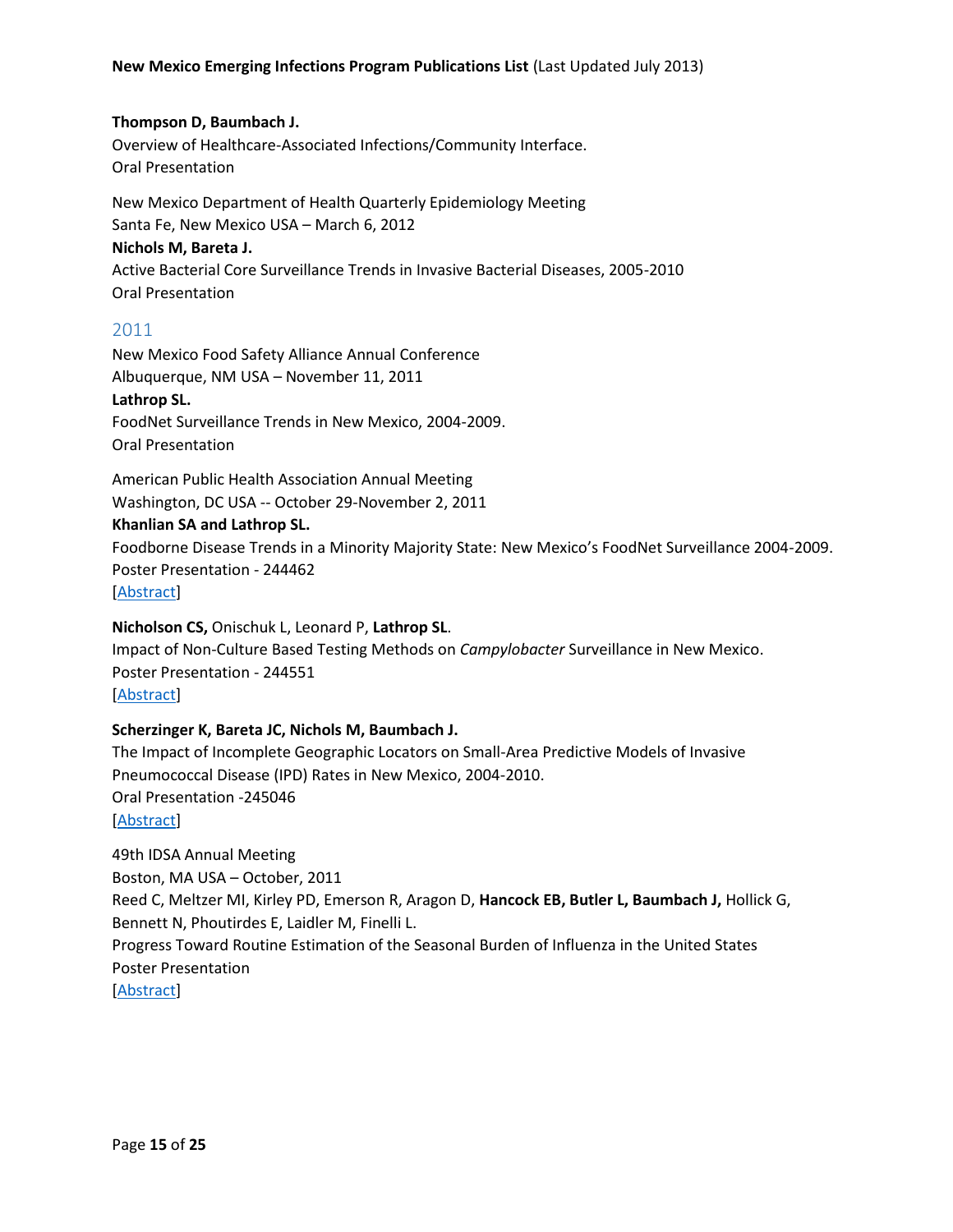Dawood FS, Doshi S, Reingold A, Gershman K, Meek J, Arnold KE, Farley MM, Ryan P, Lynfield R, **Hancock EB**, **Baumbach J**, Zansky S, Bennett N, Thomas A, Schaffner W, Kamimoto L, Chaves S, Finelli L, Jain S. Chest Radiograph Impressions to Identify Pneumonia Among Hospitalized Patients With Influenza: Experience From the Influenza Emerging Infections Program Poster Presentation [\[Abstract\]](https://idsa.confex.com/idsa/2011/webprogram/Paper30634.html)

Garg S, Jain S, Jhung M, Dawood FS, Pérez A, D'Mello T, Reingold A, Gershman K, Meek J, Arnold KE, Farley M, Ryan P, Lynfield R, Morin C, **Baumbach J**, **Hancock EB**, Zansky S, Bennett N, Thomas A, Schaffner W, Kamimoto L, Finelli L. Influenza-Associated Pneumonia Among Adults Hospitalized With Laboratory-Confirmed Influenza— United States, 2005–2008 Poster Presentation [\[Abstract\]](https://idsa.confex.com/idsa/2011/webprogram/Paper30353.html)

51st Interscience Conference on Antimicrobial Agents and Chemotherapy Chicago, IL USA – September 17-12, 2011 Moore M, Link-Gelles R, Farley M, Thomas A, Reingold A, Harrison L, Lexau C, Zansky S, Schaffner W, Petit S, Gershman K, **Scherzinger K**, Beall B, Whitney C. Early Impact of 13-Valent Pneumococcal Conjugate Vaccine on Invasive Pneumococcal Disease Among Children <2 Years Old, U.S., 2010 Oral Presentation

New Mexico Department of Health Quarterly Epidemiology Meeting Santa Fe, New Mexico USA -- August 17, 2011

#### **Thompson D.**

Emerging Infections Program Healthcare-Associated Infection and Antimicrobial Use Prevalence Survey Oral Presentation

New Mexico Emerging Infections Program Day Albuquerque, New Mexico USA – August 11-12, 2011 **Baumbach J**.

New Mexico Emerging Infections Program Overview. Oral Presentation

#### **Baumbach J, Hancock E.**

Influenza Surveillance Activities (FluSurv-NET). Oral Presentation

**Lathrop SL**. FoodNet Trends in New Mexico, 2004-2009. Oral Presentation

# **Nichols M, Bareta J.**

Invasive Bacterial Disease Surveillance in New Mexico. Oral Presentation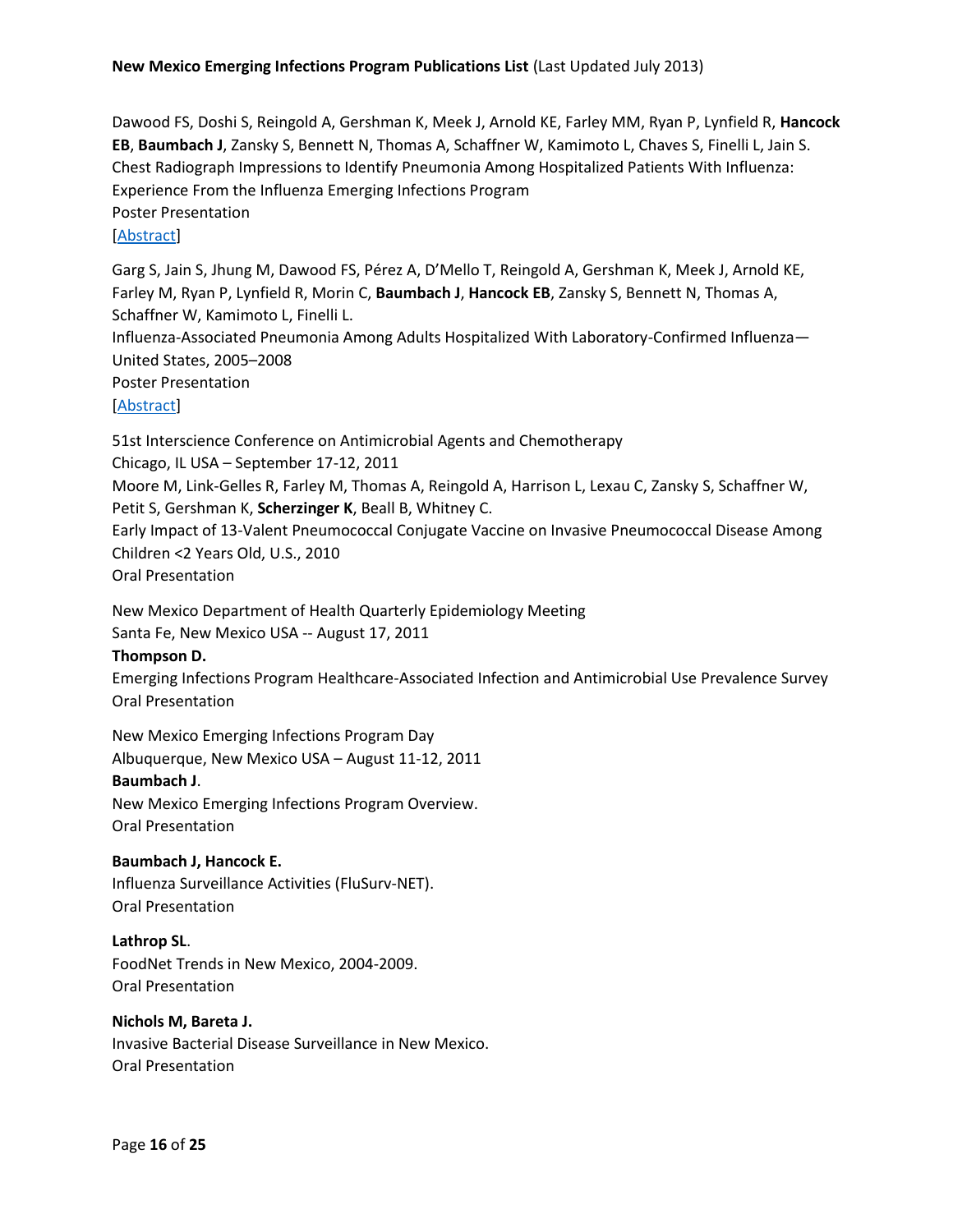## **Nichols M.**

Cluster of Invasive *Haemophilus influenzae* Type A Infections Among Children Aged <5 years—New Mexico, 2009-2010. Oral Presentation

**Nicholson CS**. Keeping a Pulse on New Mexico Laboratories. Oral Presentation

**Scherzinger KJ.** Evaluating the Effectiveness of 13-Valent Pneumococcal Conjugate Vaccine. Oral Presentation

New Mexico Annual Healthcare Associated Infections Conference Albuquerque, New Mexico USA -- August 11, 2011

#### **Baumbach J**.

Update: New Mexico Annual Report Highlights Oral Presentation

## **Makvandi, M.**

Central-Line Associated Bloodstream Infection Validation in New Mexico Oral Presentation

#### **Phipps E.**

*Clostridium difficile* Infections EIP Population-Based Surveillance Overview. Oral Presentation

Town Hall Meeting, "CDC Vital Signs Foodborne Illness: Common, Costly…Preventable" Interactive webcast -- June 14, 2011

#### **Lathrop SL**.

FoodNet Surveillance: The New Mexico Experience. [\[Presentation\]](http://www.cdc.gov/stltpublichealth/townhall/presentations/vs_foodillness6142011.pdf)

Council of State and Territorial Epidemiologists Annual Meeting Pittsburgh, PA USA -- June 12-16, 2011 Bramley AM, Dawood FS, Doshi SD, Reingold A, Gershman K, Meek J, Arnold KE, Farley MM, Ryan P, Lynfield R, **Baumbach J**, Zansky S, Bennett N, Thomas A, Schaffner W, Finelli L, Kamimoto L, Jain S. Pneumonia Surveillance Using Radiographic Transcripts: Assessment of Data Quality

New Mexico Public Health Association Annual Meeting

Albuquerque, New Mexico USA – April 28, 2011

#### **Angeles KM, Nichols M, Bareta J, Baumbach J.**

Invasive Group A Streptococcal Infection Among American Indians, New Mexico 2004-2009. Poster Presentation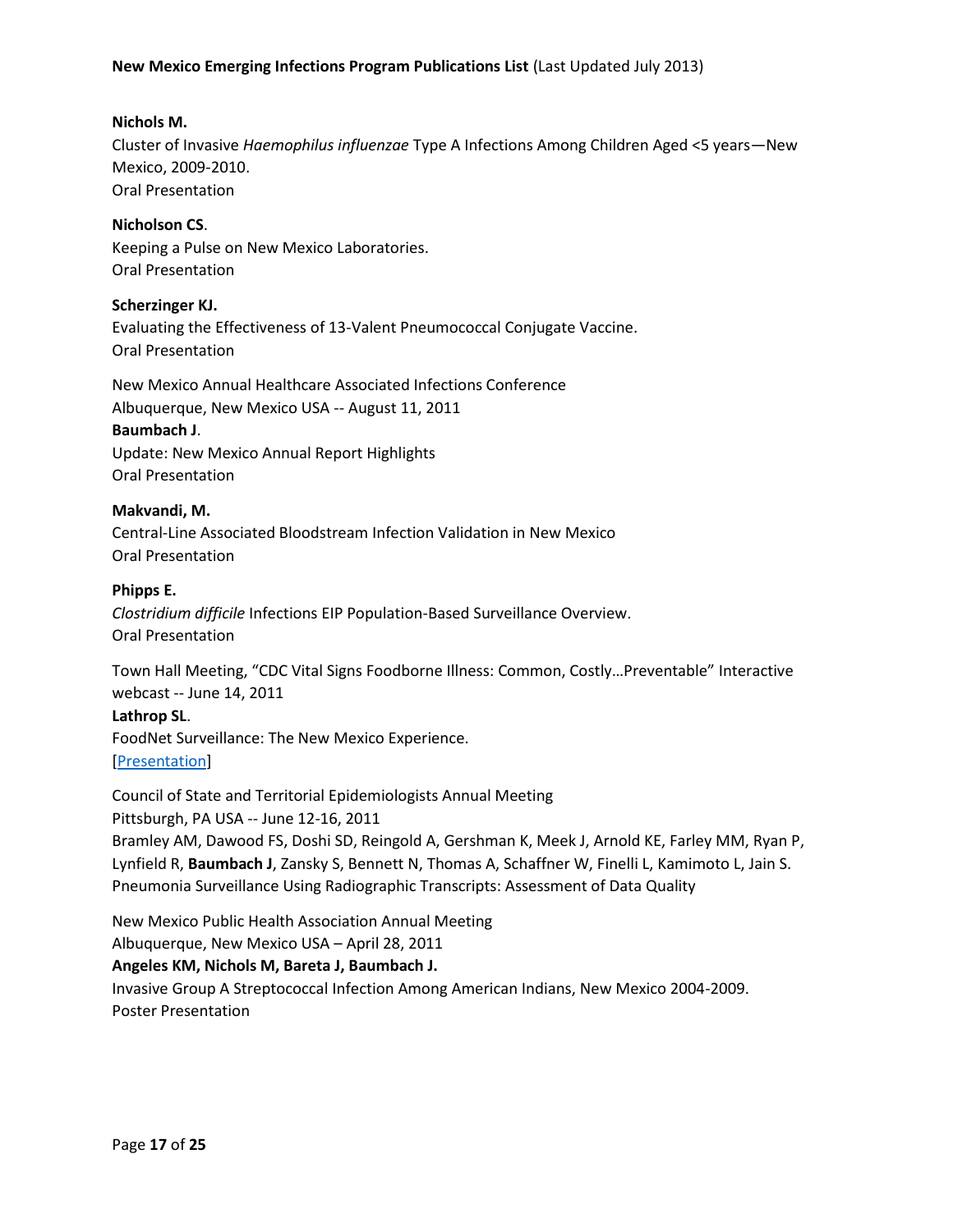#### **Bareta J and Baumbach J.**

Accuracy of Race and Ethnicity Coding in Infectious Disease Hospitalizations, Validation by Self-Report Interview, NM 2008. Poster Presentation

#### **Bareta J, Nichols M, Baumbach J.**

Invasive Pneumococcal Disease and the Relationship to Influenza Seasons 2006-2010, Reporting More or Less?

Poster Presentation

#### **Butler L, Nicholson C, Lathrop S.**

Recent *Cryptosporidium* Rates Change New Mexico's Usual Trends, 2004-2008. Poster Presentation

#### **Hancock E.**

New Mexico's Emerging Infections Program (NMEIP): Influenza Hospitalization Surveillance Project, 2004-2010. Poster Presentation

#### **Keener G and Scherzinger K.**

Evaluating the Effectiveness of a 13-Valent Pneumococcal Conjugate Vaccine Among Children. Poster Presentation

#### **Lathrop S, Edge K, Bareta J.**

Increase in Shiga Toxin-Producing *E. coli* in New Mexico Poster Presentation

#### **Lathrop S and Nicholson C.**

New Mexico's Emerging Infections Program. Poster Presentation

#### **Mansmann R.**

Incidence of Legionellosis in New Mexico, 2006-2010. Poster Presenation

#### **Nichols M and Baumbach J.**

Increase in Cases of Invasive *Haemophilus influenzae* Type A Infections Among Children—NM, 2009- 2010. Poster Presenation

# **Nicholson C and Lathrop S**.

Shigellosis in New Mexico, 2004-2008. Poster Presenation

#### **Scherzinger KJ, Bareta JC, de Boer M, Baumbach J.**

Immunization History Sources for Children With Invasive Pneumococcal Disease, NM EIP 2006-2008. Poster Presentation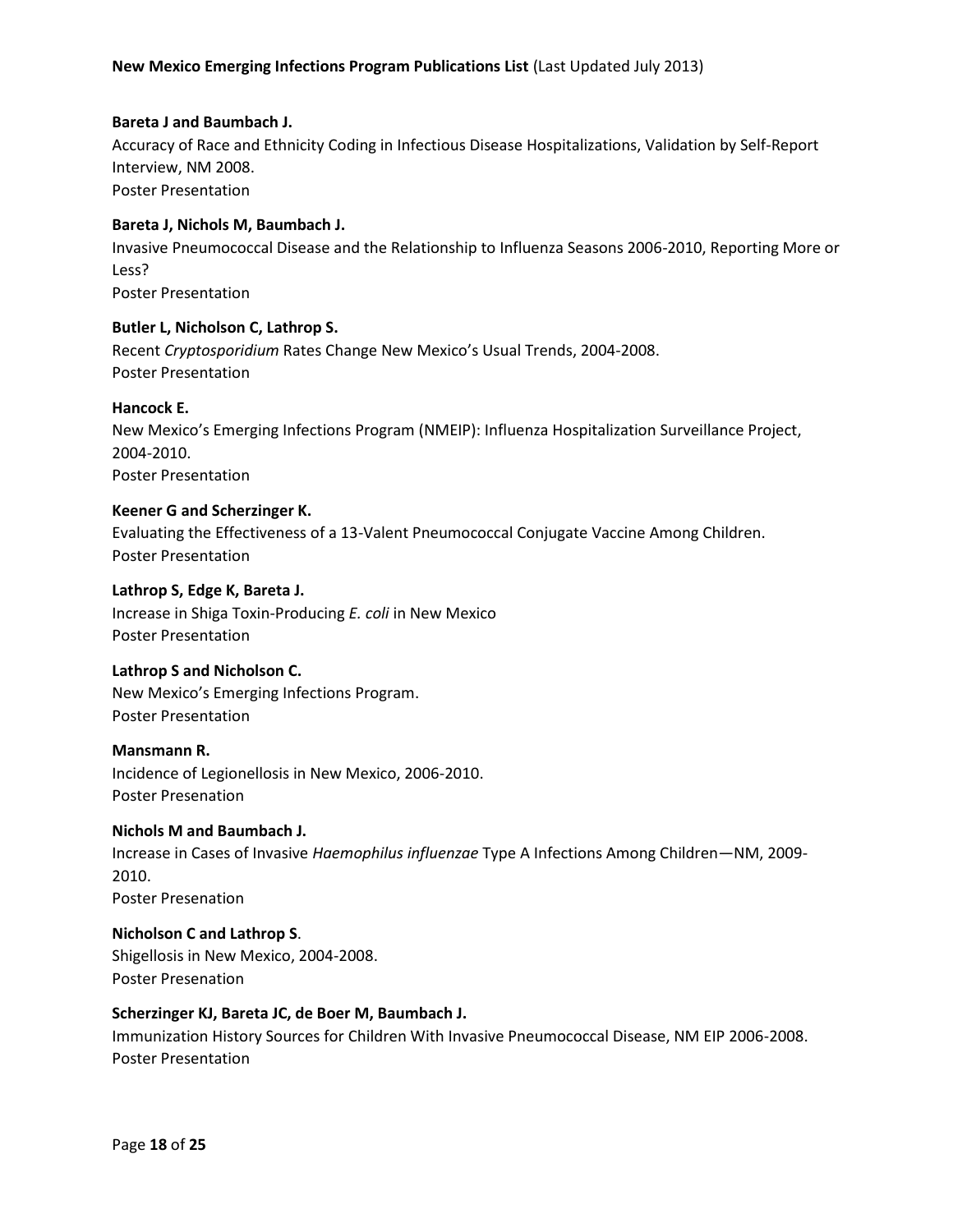#### **Scherzinger KJ, Bareta JC, Baumbach J**

Invasive Group B Streptococcal Disease in Non-Pregnant Adults, NM EIP 2004-2009. Poster Presentation

#### **Thompson D, Baumbach J.**

Emerging Infections Program (EIP) Healthcare-Associated Infections (HAI) and Antimicrobial Use Prevalence Survey. Poster Presentation

Navajo Nation Environmental Health Training Farmington, New Mexico USA -- February 17, 2011 **Khanlian S** and Adams-Cameron M. Demonstration and Discussion of Public Health Surveillance – Bacterial Infections in New Mexico, FoodNet Surveillance Trends 2004-2009 Oral Presentation

#### <span id="page-18-0"></span>2010

2010 Annual Maternal and Child Health Epidemiology (MCH EPI) Conference San Antonio, Texas USA -- December 15-17 2010 Creanga A, Kamimoto L, Newsome K, D'Mello A, Pérez A, Jamieson D, Zotti M, Arnold K, **Baumbach J**, Bennett N, Blythe D, Farley M, Gershman K, Hadler J, Kirschke D, Lynfield R, Meek J, Reingold A, Schaffner W, Thomas A, Zansky S, Finelli L, Honein M. Comparison of Pandemic 2009 H1N1 and Seasonal Influenza Infection During Pregnancy Oral Presentation [\[Abstract\]](http://webcast.hrsa.gov/conferences/mchb/mchepi2010/Program_Final.pdf)

American Public Health Association Annual Meeting Denver, Colorado USA -- November 8, 2010

#### **Scherzinger KJ, Bareta JC, Baumbach J.**

Invasive Group B Streptococcal Disease in Non-Pregnant Adults, New Mexico 2004 – 2008. Oral Presentation – 219835

[\[Abstract\]](https://apha.confex.com/apha/138am/webprogram/Paper219835.html)

48th Annual Meeting of the IDSA Infectious Diseases Society of America Vancouver, Canada -- October 21-24, 2010

Dharan NJ, Sokolow LZ, Cheng P, Garguillo P, Kamimoto L, Reingold A, Gershman K, Meek J, Farley M, Arnold K, Lynfield R, **Baumbach J**, **Lathrop S**, Bennett NM, Zansky S, Thomas A, Schaffner W, Kirschke D, Shay DK.

Child and Household Risk Factors for Hospitalization With Laboratory-Confirmed Influenza Among Children Aged 6-59 Months – United States 2005-2008.

Oral Presentation – 1430

[\[Abstract\]](https://idsa.confex.com/idsa/2010/webprogram/Paper3213.html)

Doshi SS, Kamimoto L, Fry A, Jain S, Reingold A, Gershman K, Yousey-Hindes K, Farley M, Arnold K, Ryan P, Lynfield R, **Baumbach J, Hancock EB,** Bennett NM, Zansky S, Thomas A, Kirschke D, Finelli L, for the Emerging Infections Program.

Comparison of Antiviral Treatment Among Adults Hospitalized With Influenza Before and During the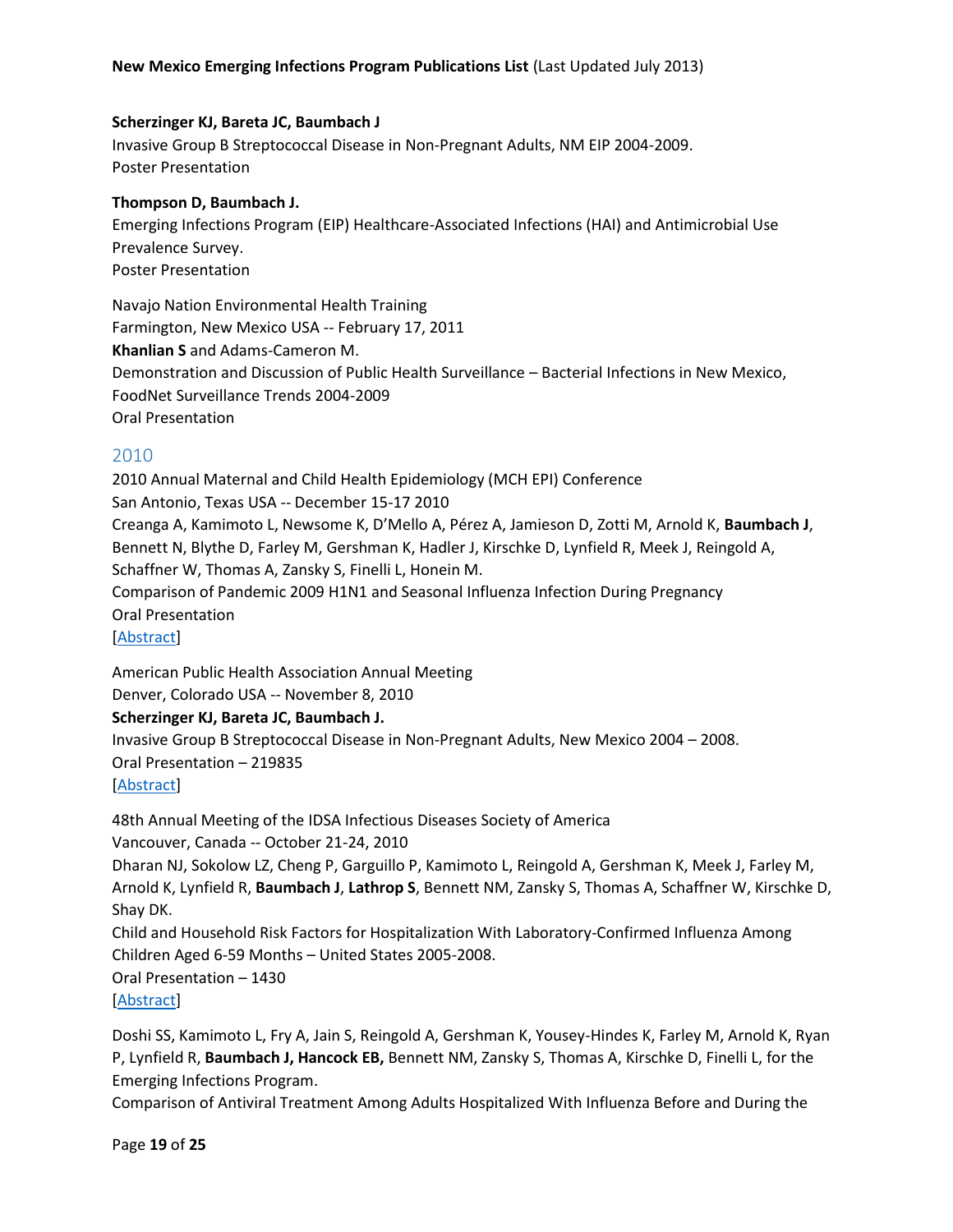2009 Influenza Pandemic – United States, 2005-09. Poster Presentation – 769 [\[Abstract\]](https://idsa.confex.com/idsa/2010/webprogram/Paper2684.html)

Reed C, Kamimoto L, Reingold A, Gershman K, Yousey-Hindes K, Farley M, Arnold K, Ryan P, Lynfield R, **Baumbach J, Hancock EB**, Zansky S, Bennett NM, Thomas A, Schaffner W, Kirschke D, Finelli L. Influenza-Related Complications in Adults Hospitalized With Seasonal or Pandemic Influenza—United States, 2005–09. Poster Presentation – 750

#### [\[Abstract\]](https://idsa.confex.com/idsa/2010/webprogram/Paper2861.html)

Whitney CG, Hampton L, Farley M, Schaffner W, Thomas A, Reingold A, Harrison L, Lynfield R, Bennett NM, Petit S, **Scherzinger K**, Gershman K, Beall B, Moore M. Estimated Public Health Impact of 13-Valent Pneumococcal Conjugate Vaccine: Targets for Healthy People 2020 Oral Presentation – 877

[\[Abstract\]](https://idsa.confex.com/idsa/2010/webprogram/Paper3277.html)

American Academy of Pediatrics 2010 National Conference & Exhibition

San Francisco, California USA -- October 2-5, 2010

Dawood F, Kamimoto L, D'Mello T, Reingold A, Gershman K, Meek J, Arnold K, Farley M, Blythe D, Lynfield R, **Baumbach J**, Zansky S, Bennett N, Thomas A, Schaffner W, Kirschke D, Finelli L. Children With Asthma Hospitalized With Seasonal and Pandemic Influenza, 2003-2009

Vision 2010 Symposium

Albuquerque, New Mexico USA **--** September 15, 2010

**Lathrop S** and **Nicholson C.**

New Mexico's Emerging Infections Program

ICEID

Atlanta, Georgia USA -- July 11-14, 2010

Clogher PJ, Hurd S, Hoefer D, Gould LH, Marcus R, Pasutti L, Cosgrove S, Segler S, Tobin-D'Angelo M, Palmer A, **Nicholson C**, Booth H, Garman K.

Assessment of Physician Knowledge and Practices Concerning STEC Infection and Enteric Illness, 2009, FoodNet

Poster Presentation – Board 13 [\[Abstract\]](http://www.iceid.org/images/stories/2010program.pdf)

Manikonda K, Palmer A, McMillian M, K. Wymore K, M. Tobin-D'Angelo M, M. Vajani M, E. Hedican E, Cosgrove S, Hurd S, Lyons C, **Nicholson C, Bareta J, Lathrop S,** Hoefer D, Patrick M. Validating Outcome in FoodNet Surveillance: Are All Deaths Being Captured? Poster Presentation – Board 281 [\[Abstract\]](http://www.iceid.org/images/stories/2010program.pdf)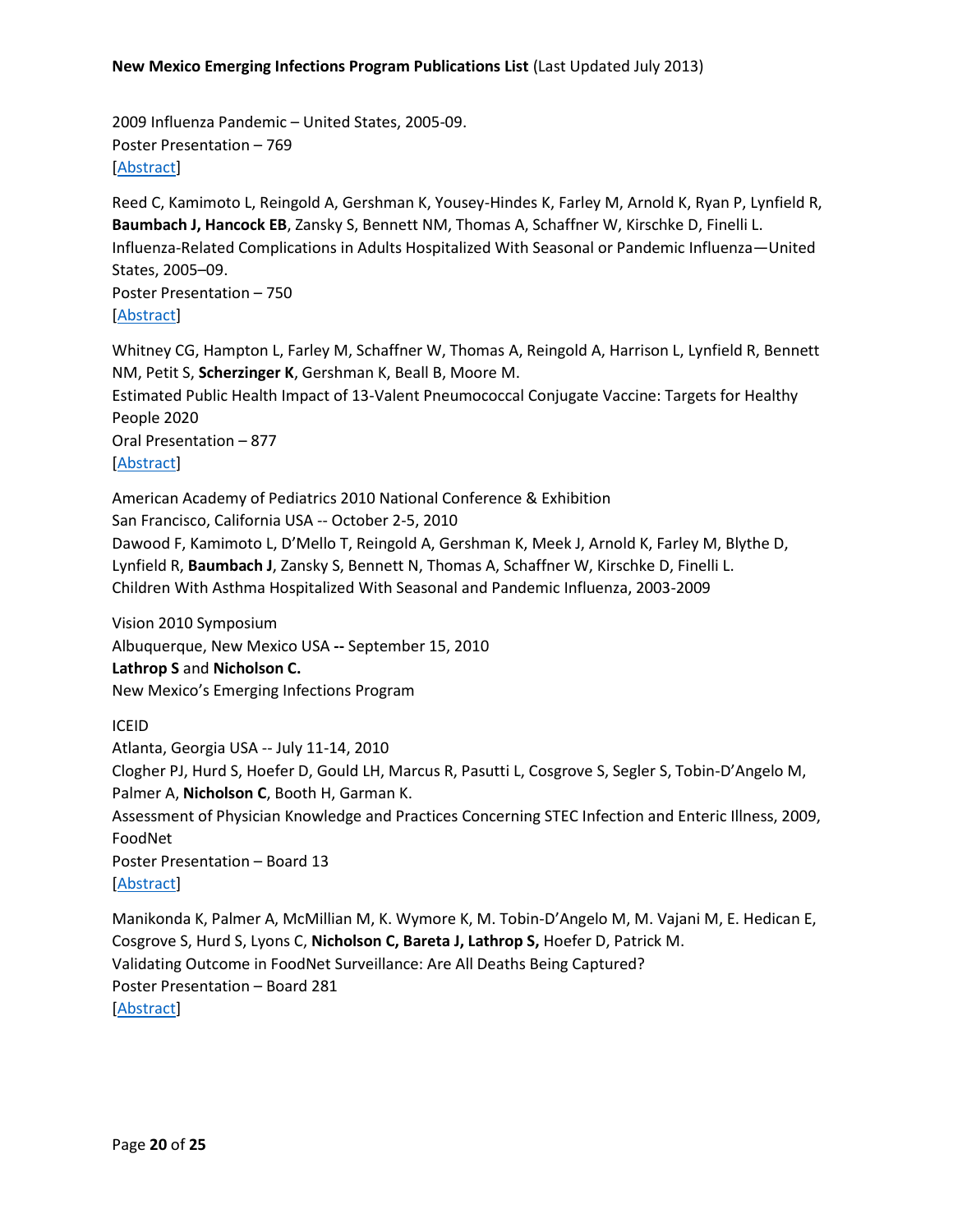Society for Epidemiologic Research Annual Meeting Seattle, Washington USA -- June 2010

**Scherzinger KJ, Bareta JC, de Boer M, Baumbach J.**

Immunization History Sources for Children With Invasive Pneumococcal Disease (IPD), New Mexico 2006-2008.

Poster Presentation

Proceedings of the Pediatric Academic Societies Annual Meeting Vancouver, British Columbia Canada -- May 1-4, 2010 Dawood FS, Kamimoto L, Bramley A, Reingold A, Gershman K, Yousey-Hinds K, Arnold K, Farley M, Ryan P, Lynfield R, **Baumbach J**, Zansky S, Bennett N, Thomas A, Schaffner W, Kirschke D, Finelli L. Complications of Seasonal and Pandemic Influenza in Children Hospitalized With Influenza, 2003-2009

National Foundation for Infectious Diseases Vaccine Research Meeting North Bethesda, Maryland USA – April 26-28, 2010 Viray MA, Wise ME, Lewis PW, Kirley PD, Hale CR, Meek J, Tellman N, Hogan B, Holtzman C, **Scherzinger K**, Giambrone, G, Oh JY, Kirschke D, Conner SM, Sejvar JJ, Fridkin SK, Vellozzi C. Population-Based Active Surveillance for Guillain-Barré Syndrome (GBS) During the 2009 Influenza H1N1 Vaccination Campaign Oral Presentation – S4 [\[Abstract\]](http://www.nfid.org/professional-education/archives/acvr/acvr10.pdf)

New Mexico Quarterly Epidemiology Meeting Santa Fe, New Mexico USA **--** January 27, 2010

#### **Butler L** and **Lathrop S**.

Recent *Cryptosporidium* Outbreaks Change New Mexico's Mild Trends, 2004-2008. Oral Presentation

#### **Khanlian S, Racz SE**, **Lathrop S**.

Trends in New Mexico FoodNet Surveillance 2004-2008. Oral Presentation

# <span id="page-20-0"></span>2009

American Public Health Association Annual Meeting Philadelphia Pennsylvania USA -- November 7 – 11, 2009 **Angeles K, Bareta JC, de Boer M, Baumbach J.**  Active Surveillance of Invasive Group A *Streptococcus* and emm Typing in New Mexico, 2004-2007. Oral Presentation - 207748

[\[Abstract\]](https://apha.confex.com/apha/137am/webprogram/Paper207748.html)

#### **Butler L and Lathrop S**.

Recent *Cryptosporidium* Outbreaks Changes New Mexico's Mild Trends, 2004-2008. Poster Presentation - 206250 [\[Abstract\]](https://apha.confex.com/apha/137am/webprogram/Paper206250.html)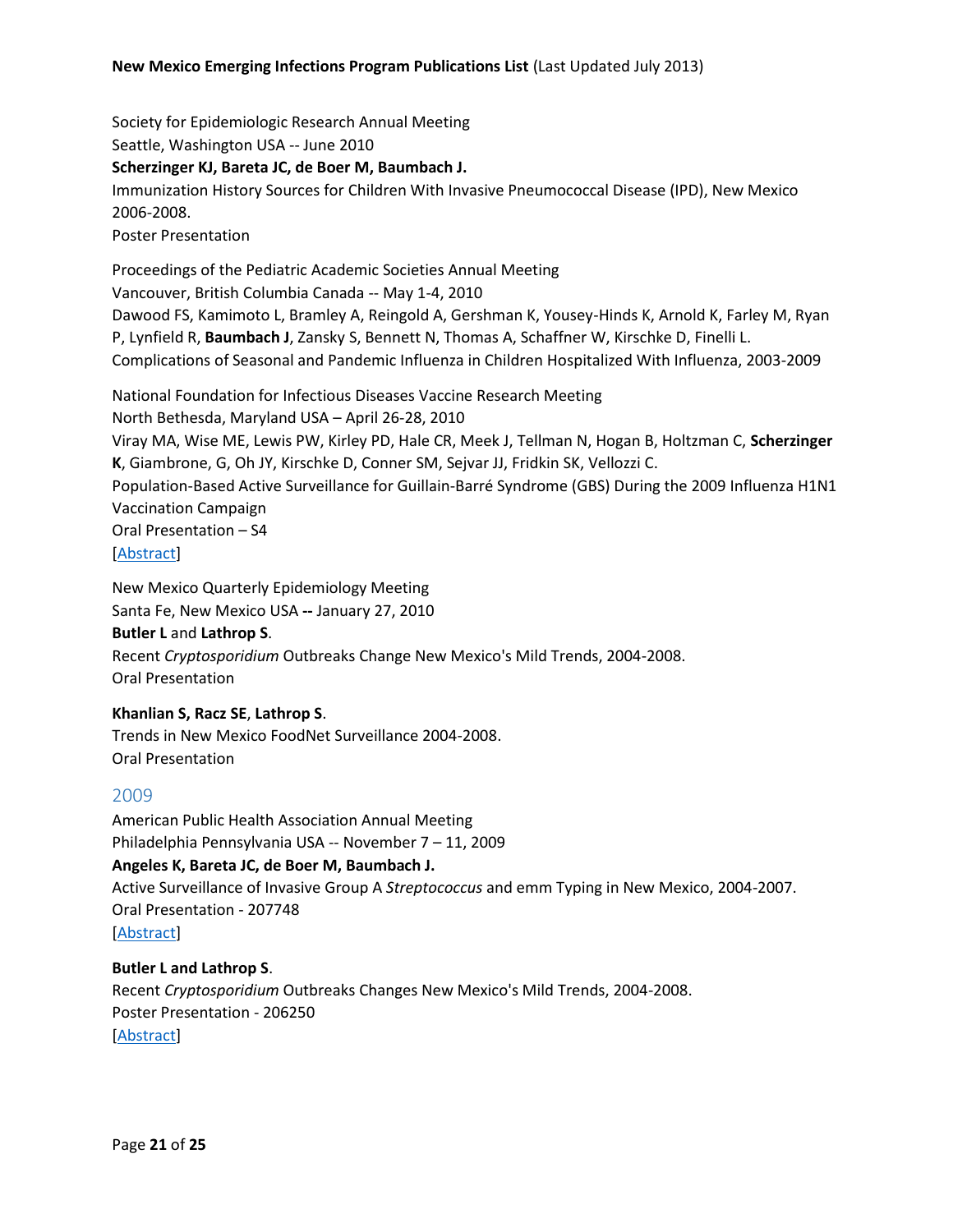# **Lathrop S, Bareta J, Angeles K, Ewers C.**  Salmonellosis in New Mexico, 2004-2007. Oral Presentation – 201086 [\[Abstract\]](https://apha.confex.com/apha/137am/webprogram/Paper201086.html)

**Nicholson C, Butler L, Lathrop S**. Shigellosis in New Mexico, 2004-2008. Poster Presentation - 201416 [\[Abstract\]](https://apha.confex.com/apha/137am/webprogram/Paper201416.html)

# **Racz SE, Khanlian S, Lathrop SL**. FoodNet Surveillance Trends in New Mexico 2004-2008. Oral Presentation - 207881 [\[Abstract\]](https://apha.confex.com/apha/137am/webprogram/Paper207881.html)

47th Annual Meeting of the Infectious Disease Society of America Philadelphia, Pennsylvania USA -- October 29-November 1, 2009 Doshi S, Finelli L, Fry A, Jain S, Kamimoto L, Reingold A, Gershman K, Yousey-Hindes K, Arnold K, Ryan P, Lynfield R, Morin C, **Baumbach J, Hancock EB,** Bennett NM, Zansky S, Thomas A, Schaffner W, Kirschke D, Emerging Infections Program. Antiviral Treatment Among Adults Hospitalized With Influenza – United States, 2005-2007. Poster Presentation – 627 [\[Abstract\]](http://www.abstractsonline.com/Plan/ViewAbstract.aspx?mID=2410&sKey=cfbf038a-afe8-4d46-8a07-a027cb50964a&cKey=11c7ef66-1d4f-4a54-99cf-ea202390be60&mKey=%7bCE51AF27-8278-4705-80EA-9B03F7B53097%7d)

# <span id="page-21-0"></span>2008

IDSA/ICAAC Annual Meeting Washington, DC USA -- October 25-28, 2008 Long C, Limbago B, Dumyati G, **Lathrop S, Keefe J**, Jones T, Ingram A, Angulo F. Prior Exposures in Persons With Presumed Community-Acquired *Clostridium difficile* Infections in FoodNet Sites. Poster Presentation

New Mexicans for Science and Reason monthly meeting August 2008 **Lathrop S.**

Foodborne Diseases Active Surveillance Network: The New Mexico Experience. Oral Presentation

Department of Internal Medicine's Division of Epidemiology and Biostatistics Seminar University of New Mexico, June 2008.

# **Lathrop S**.

New Mexico's Emerging Infections Program.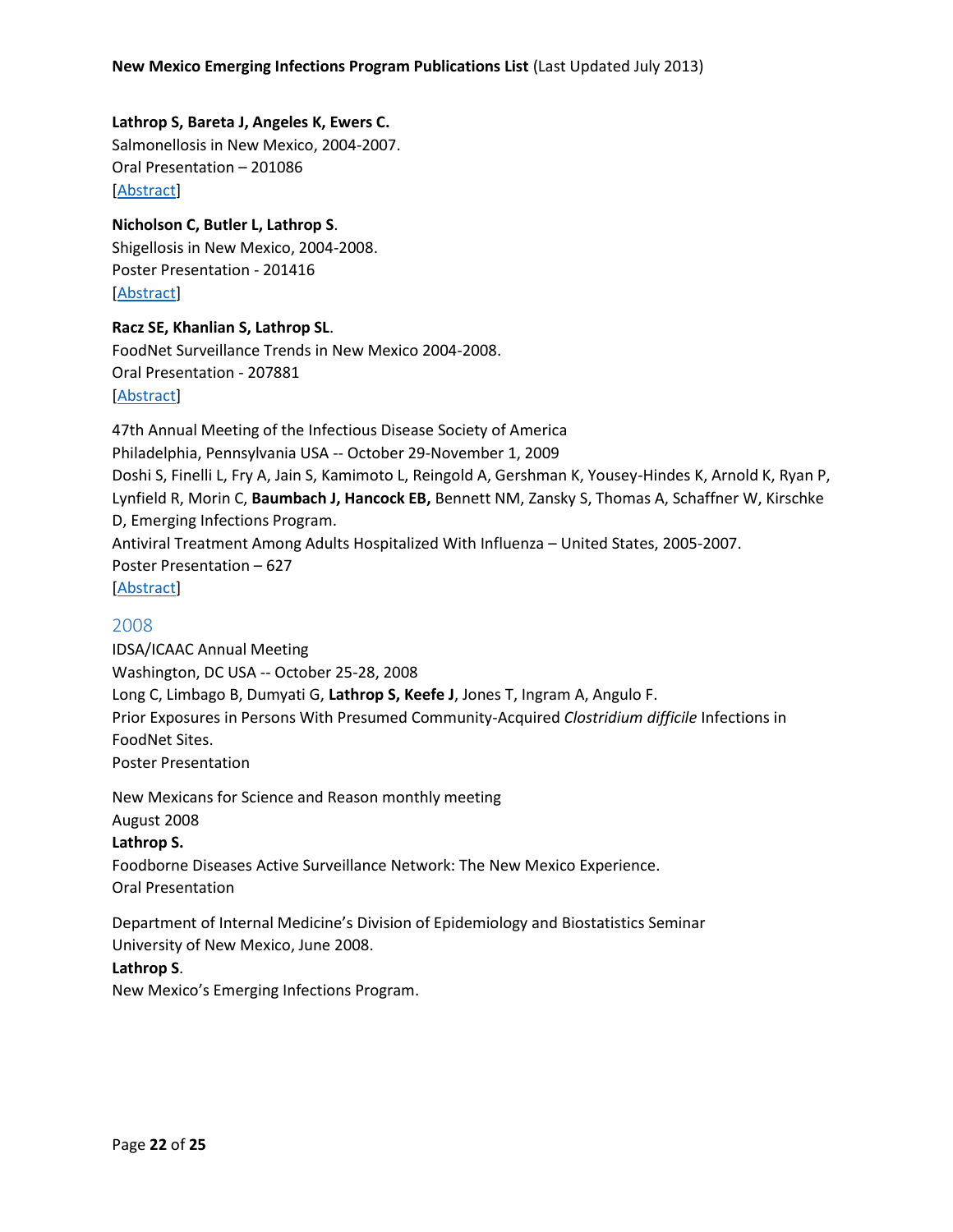ICEID Atlanta, Georgia USA -- March 2008 Gould LH, Medus C, Hurd S, Hoefer D, Shin S, Hayes T, Comstock N, **Edge K**, Griffin PM. Epidemiology of Non-O157 Shiga Toxin-Producing *Escherichia coli* in FoodNet Sites 2000-2006. Poster Presentation – Board 164 [\[Abstract\]](http://www.iceid.org/images/stories/2008program.pdf)

Hoefer D, Hurd S, Medus C, Shin S, Cronquist A, Hayes T, Larson K, **Edge K**, Hatch J, Hanna S, Snippes P, Gould LH and the FoodNet EIP Working Group. *E. coli* O157 and Non-O157 Shiga Toxin-Producing *E. coli* (STEC) Testing Among Clinical Laboratories Serving the FoodNet Catchment Area. Poster Presentation – Board 334 [\[Abstract\]](http://www.iceid.org/images/stories/2008program.pdf)

# <span id="page-22-0"></span>2007

Infectious Disease Society of America Annual Meeting San Diego, California USA -- October 4-7, 2007 Long C, Jones TF, Zansky SM, Shin S, Cronquist A, Turner R, Marcus R, Hayes T, Shiferaw B, **Edge K**, Scheftel J, Ryan P, Demma L. Decline in *Yersinia enterocolitica* Infections in FoodNet 1998-2006

#### **Edge K, Lathrop S, Bareta J**.

Increase in Shiga Toxin-Producing *Escherichia coli* in New Mexico 2004-2006 Poster Presentation

Patrick M, Tong X, Vugia D, Cronquist A, Hurd S, **Lathrop S**, Tobin-D'Angelo M, Larson K, Laine E, Zansky S, Jones T, E. Scallen E.

Effect of Age and Gender on Trends in Incidence of Sporadic *Campylobacter* Infections, FoodNet, 1996- 2006.

Poster Presentation

**CHRO** 

September 2007

Ailes E, Demma L, Hurd S, Hatch J, Jones T, Vugia D, Cronquist A, Tobin-D'Angelo M, Larson K, Laine E, **Edge K**, Zansky S, Scallen E and the EIP FoodNet Working Group.

Continued Decline in the Incidence of *Campylobacter* Infections, FoodNet 2000-2006.

American Society for Microbiology Annual Meeting

May 2007

Limbago BM, Long CM, Thompson AD, Killgore GE, Hannett G, Havill N, Mickelson S, Jones T, Park M, Harriman K, **Lathrop S**, Cronquist A, McDonald LC, Angulo FJ.

Isolation and Characterization of *Clostridium difficile* Responsible for Community-Associated Disease. Oral Presentation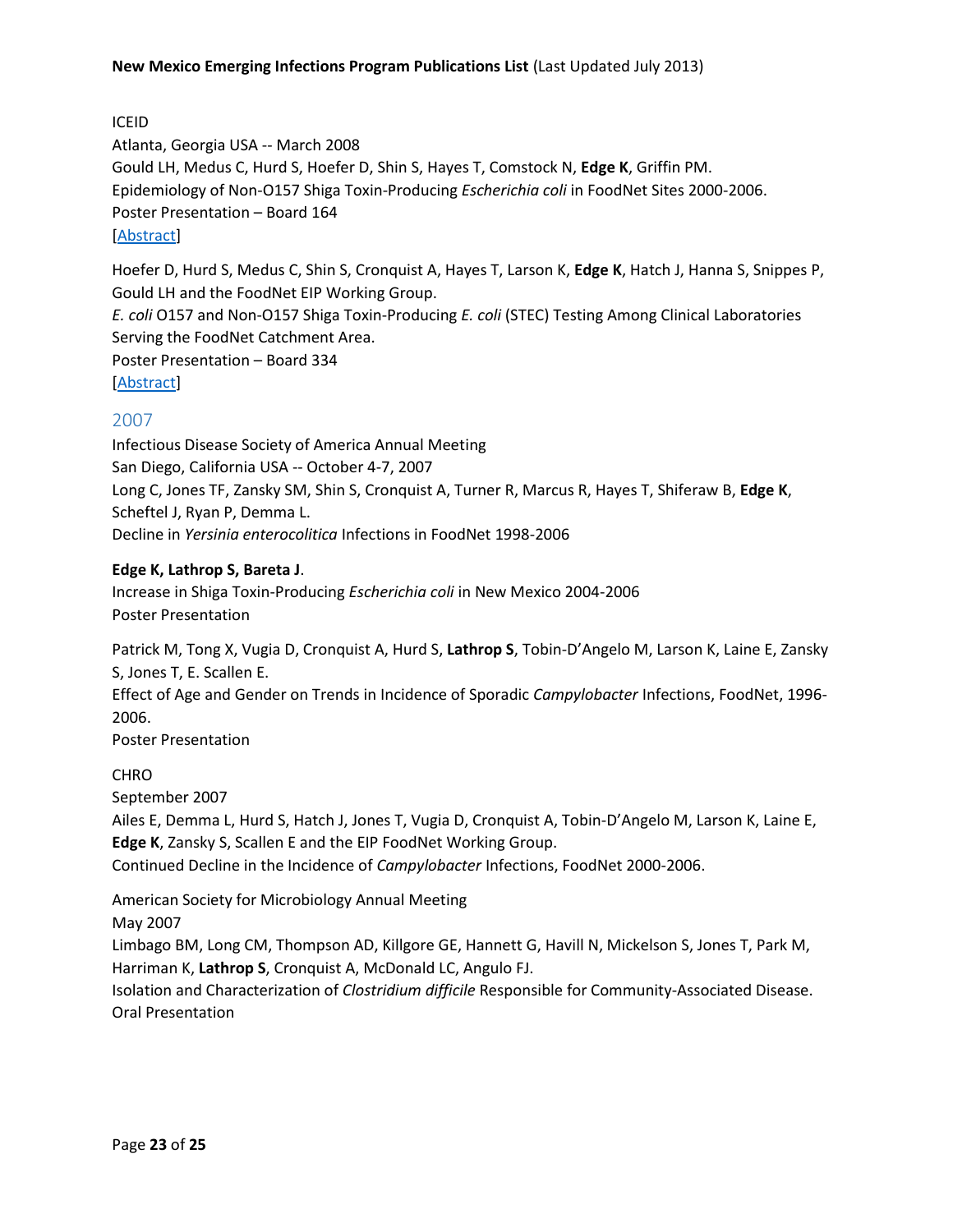EIS Annual Conference Atlanta, Georgia, USA – April 16-20, 2007 Sharapov UM, Long C, Purviance K, Mickelson S, Ingram LA, Segler S, Dumyati G, **Lathrop S**, Cronquist A, Shin S, Harriman K, Thompson A, Killgore G, McDonald C, Limbago B, Angulo F. An Epidemic Hospital Strain as a Cause of Community-Associated *Clostridium difficile-*Associated Disease: FoodNet Pilot Study, 2006. Oral Presentation – Session S [\[Abstract\]](http://www.cdc.gov/eis/downloads/2007.EIS.Conference.pdf) ISOPOL – International Symposium on Problems of Listeriosis Savannah, Georgia USA -- March 20-23, 2007

Scallen E, Nelson J, Anderson B, Nadle J, Clogher P, Gillespie J, Daniels A, Plantenga M, Ingram A, **Edge K,** Furuno J and the FoodNet EIP Working Group.

Implementation of Safe Food Policies for Preventing *Listeria monocytogenes* Infections at Long-Term Care Facilities, FoodNet 2005.

# <span id="page-23-0"></span>2006

American Public Health Association Annual Meeting Boston, Massachusetts USA -- 2006

**Bareta J, Angeles K**, Worthington A, Peters K, **Edge K**, Zell E, Landen M, **Baumbach J, Albanese B**. Measuring Accuracy of Race and Ethnicity Coding in Infectious Disease Surveillance Using Concordance With State Vital Records Birth Registry.

Poster Presentation - 141887

[\[Abstract\]](https://apha.confex.com/apha/134am/techprogram/paper_141887.htm)

#### IDSA

Atlanta, Georgia USA -- 2006

Henao O, Ryan P, Scallen E, Choudhuri J, Norton D, **Edge K**, Tobin-D'Angelo M, Nelson J, Hanna S, Jones T, Angulo FJ, EIP FoodNet Working Group.

Proportion of Visits to Health Care Providers Resulting in Request of Stool Samples: Data From the National Ambulatory Medical Care Survey (NAMCS) and the Foodborne Disease Active Surveillance Network (FoodNet) Population Survey.

#### ICEID

Atlanta, Georgia USA – 2006

Nelson JM, Bednarczyk R, Nadle J, Clogher P, Gillespie J, Daniels A, Plantenga M, Ingram A, **Edge K**, Furuno JP, Scallen E, and the FoodNet EIP Working Group.

Foods Associated With *Listeria monocytogenes* Infections are Common at Long-Term Care Facilities in Eight States, FoodNet 2005.

Poster Presentation

Marcus R, Ong KL, Shin S, Cronquist A, Gillespie J, Megginson M, Wedel S, **Edge K**, Zansky S, Shiferaw B, Boothe E, Mintz E, FoodNet EIP Working Group. Risk Factors for Shigellosis Among Residents of FoodNet Sites, 2005. Poster Presentation